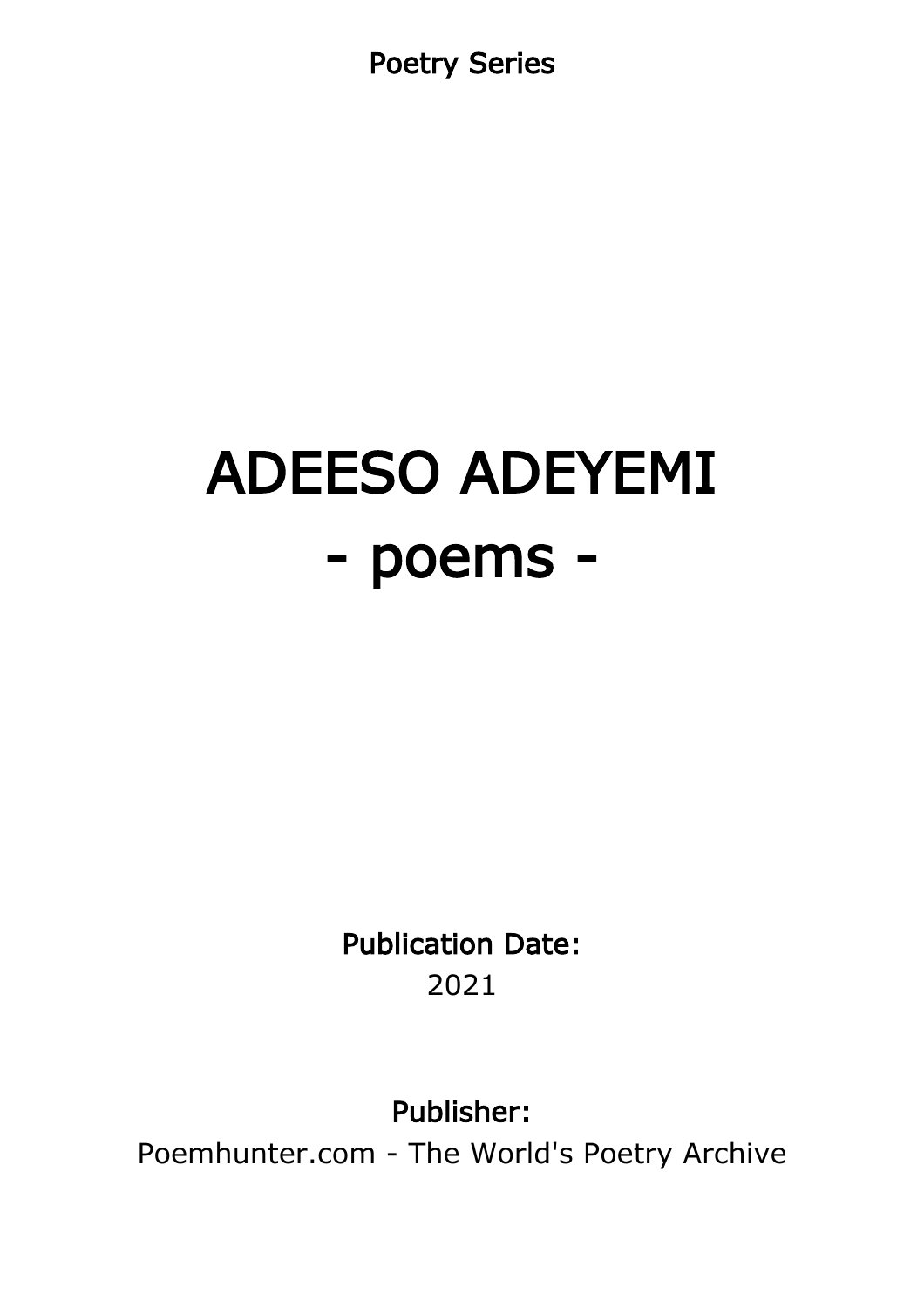# ADEESO ADEYEMI()

I live not for myself, for wherever I go I believe it is my responsibility, my duty to touch life. If you cant affect your generation, your generation will affect you..Let your gentleness be known to all men.#amgsoul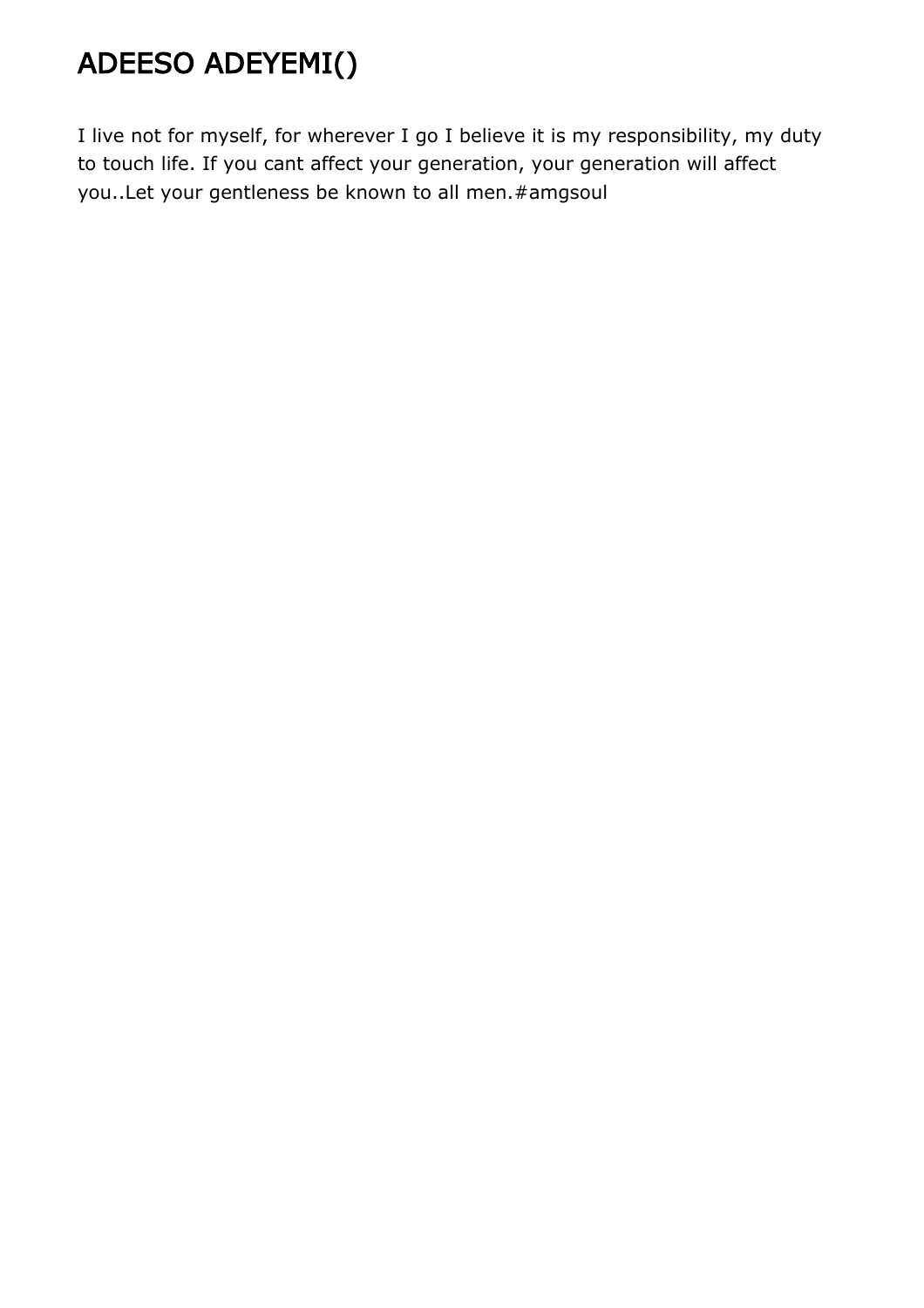#### Freedom

I succumb to freedom freedom to live. A life of independence free from tyrant and injustice. A life everyone is equal whatso'er race we are, black or white. A life where human kind are giving equal right, male or female. A life where we can all speak our mind where we dont have to live in fear. A life where we can all walk freely where we dont have to hide no more. A life of total personal freedom, where we are to live, and think and love both ourselves and others equally.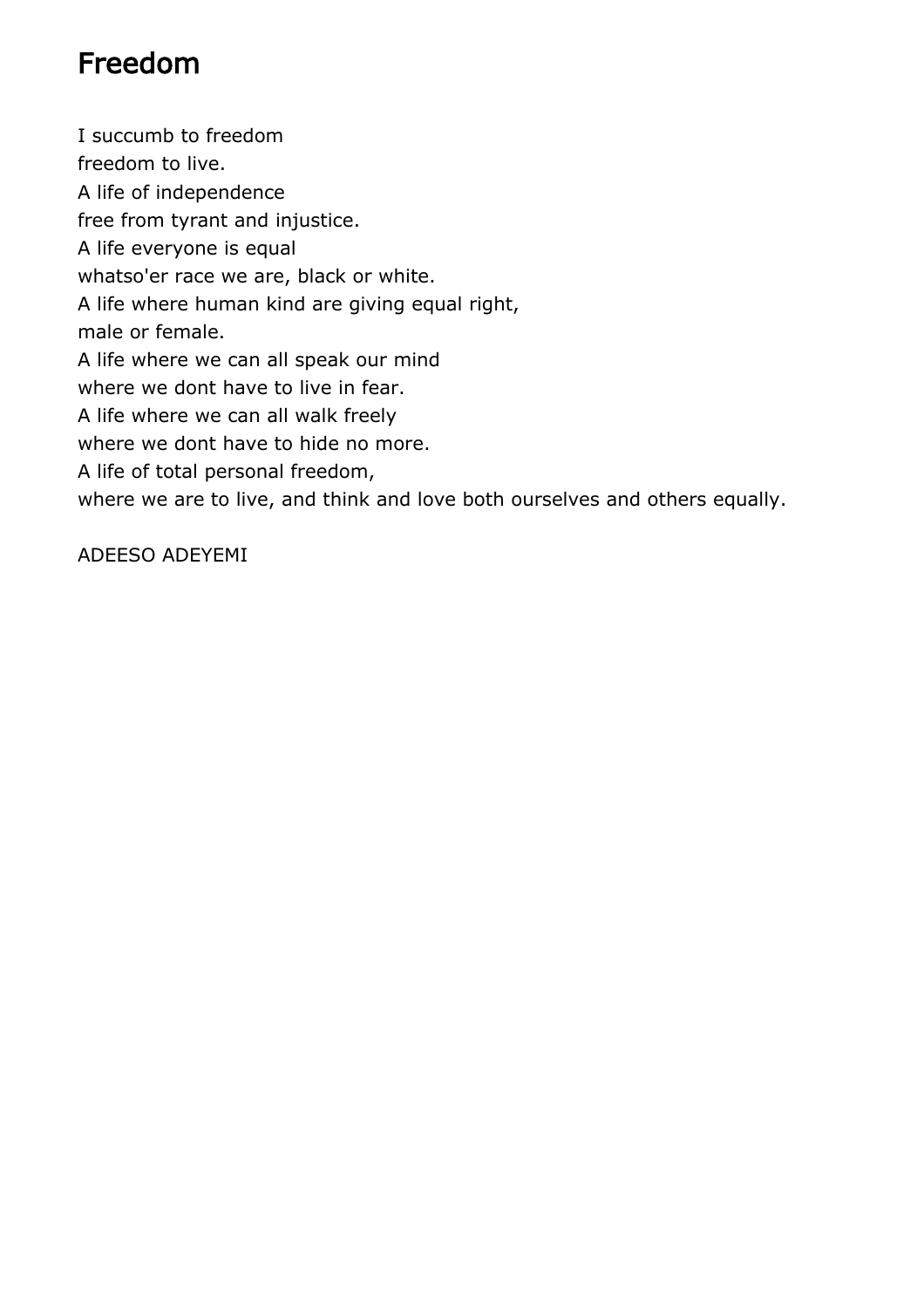#### A Better World

We can think of a better world, If all men were all great thinkers. We can create a better world, If all men were all dreamers. We can build a better world, If all men were all visioners. We can live peacefully in a better world, If all men were all peacemakers. We can sleep peacefully in a better world, If all men were all storytellers.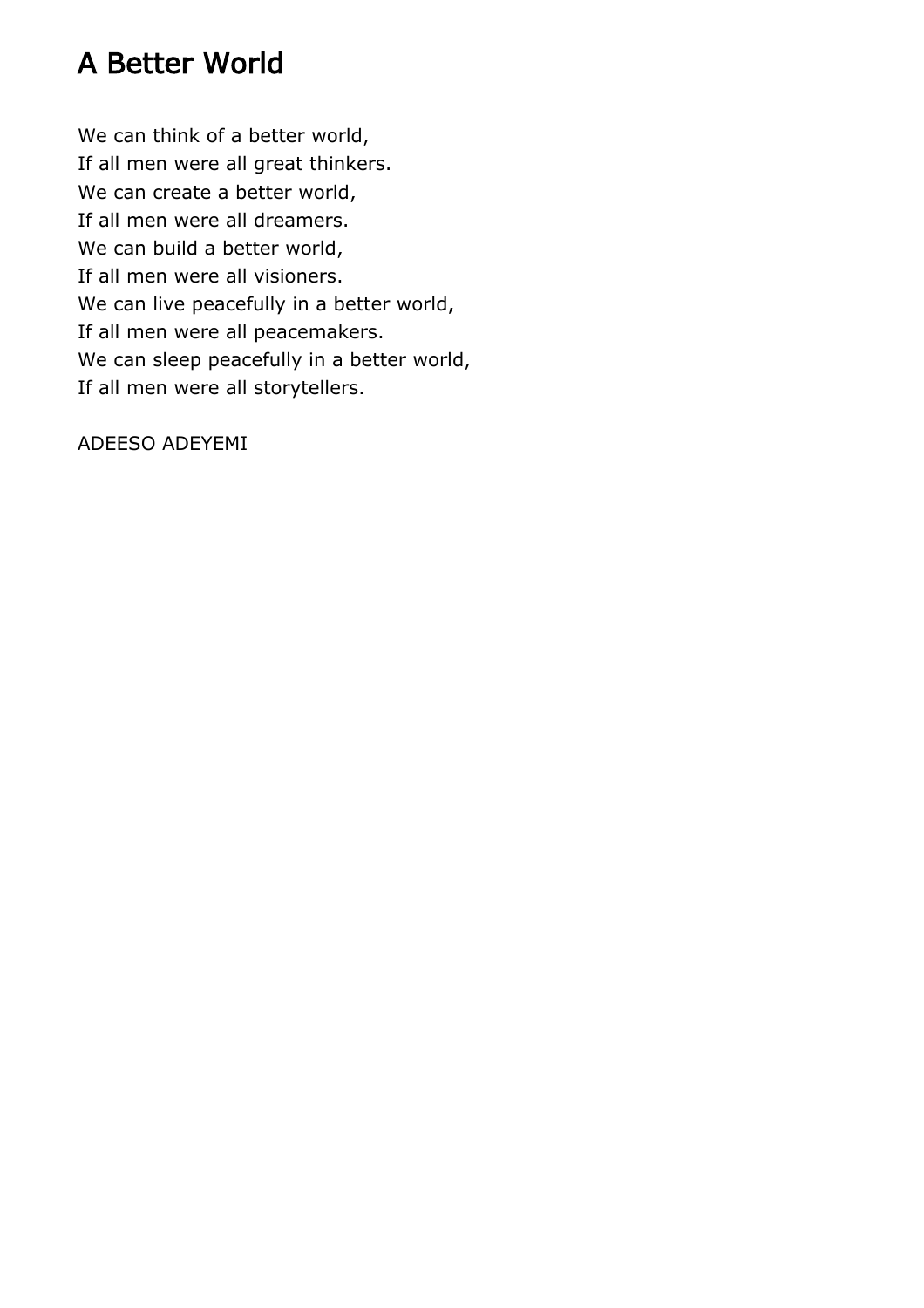## To A President

All you are doing and saying is to Nigeria dangled mirages,

You have not learn'd of nature- of the politics of nature you have not learn'd the great amplitude, rectitude, impartiality. You have not seen that only such as they are for these country, And that what is less than they must sooner or later lift off from these country.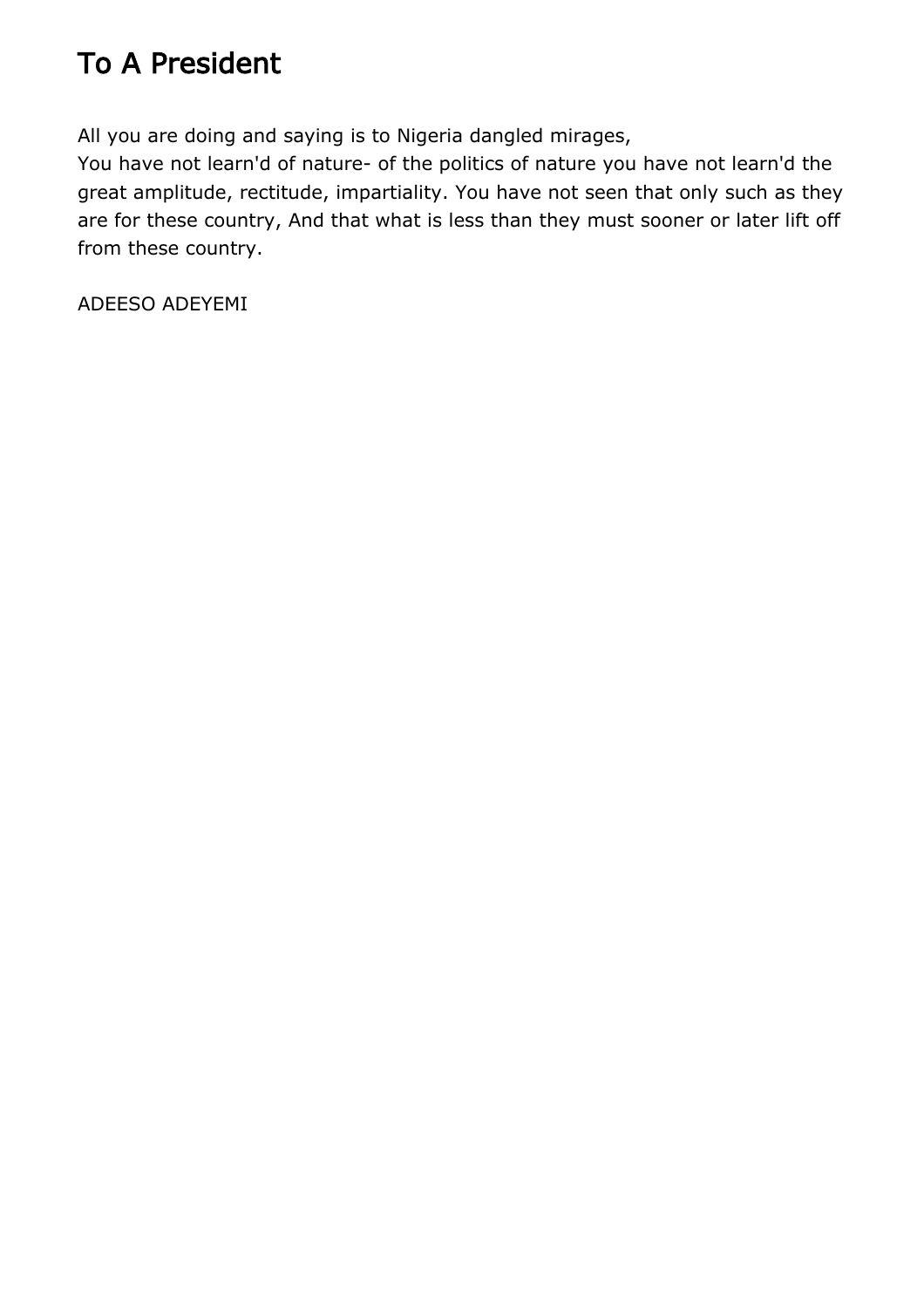#### My Beautiful Love

Now i know she lives among men. Oh goddess of love, daughter of dione, When i look at her, I see beauty and grace, Heart whose love is innocent. Face that bloomed like a sweet flower, And smile that lighten up every room. Eyes like that of an ocean wave. Taking her step, like the night of cloudless climes and starry skies.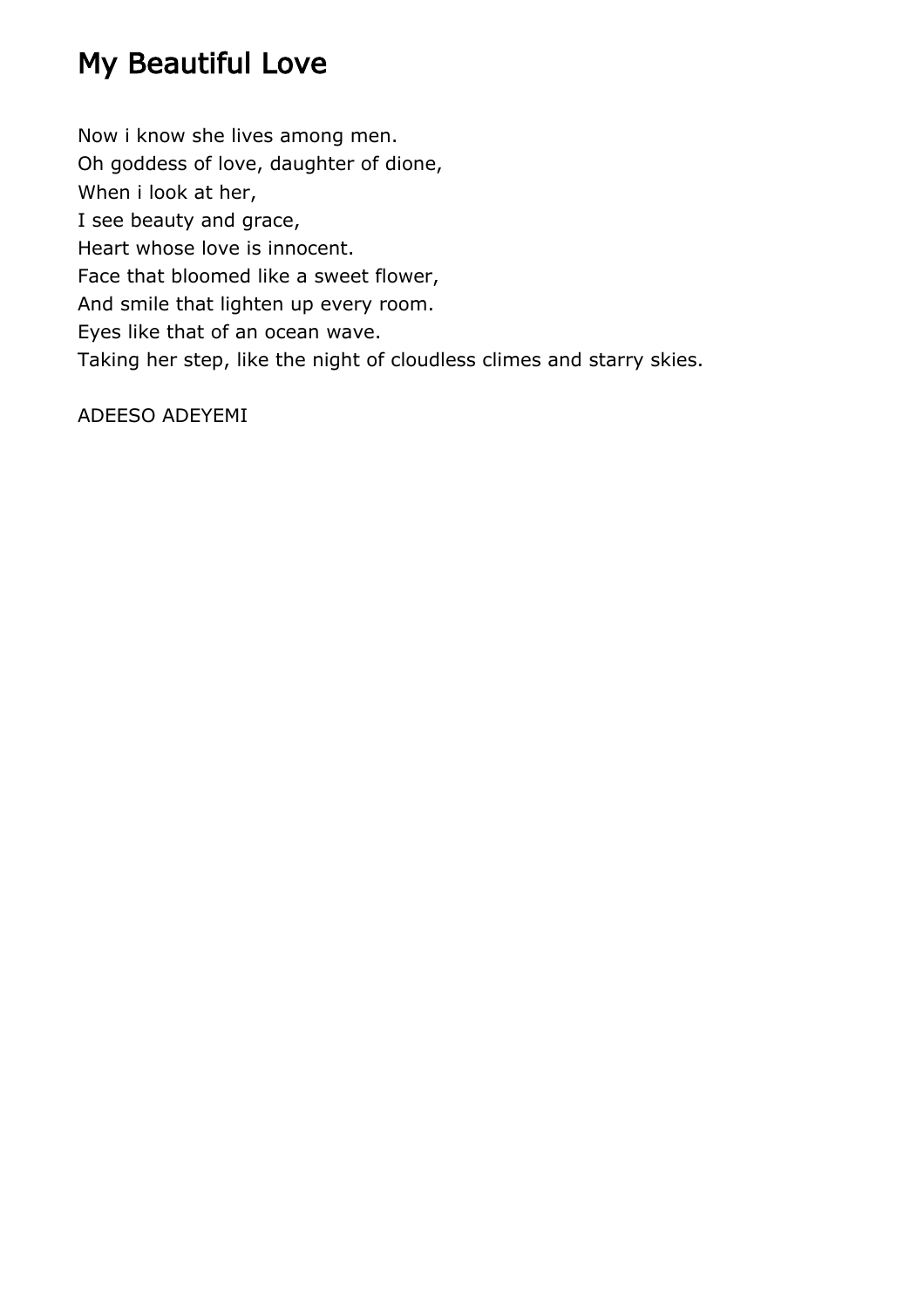# O Life

On the corner of your lane, I" II write my name along with yours, on your palm, And rest your head on my shoulder, O Life. Tell me something, O Life, Where do i find you. Tell me something, O Life Where do i find you, On a star filled night, I exist where you do, You're the sight, You're the breeze, You're the beautiful ambiance, You're peace, You're serenity. I exist where you do...O Life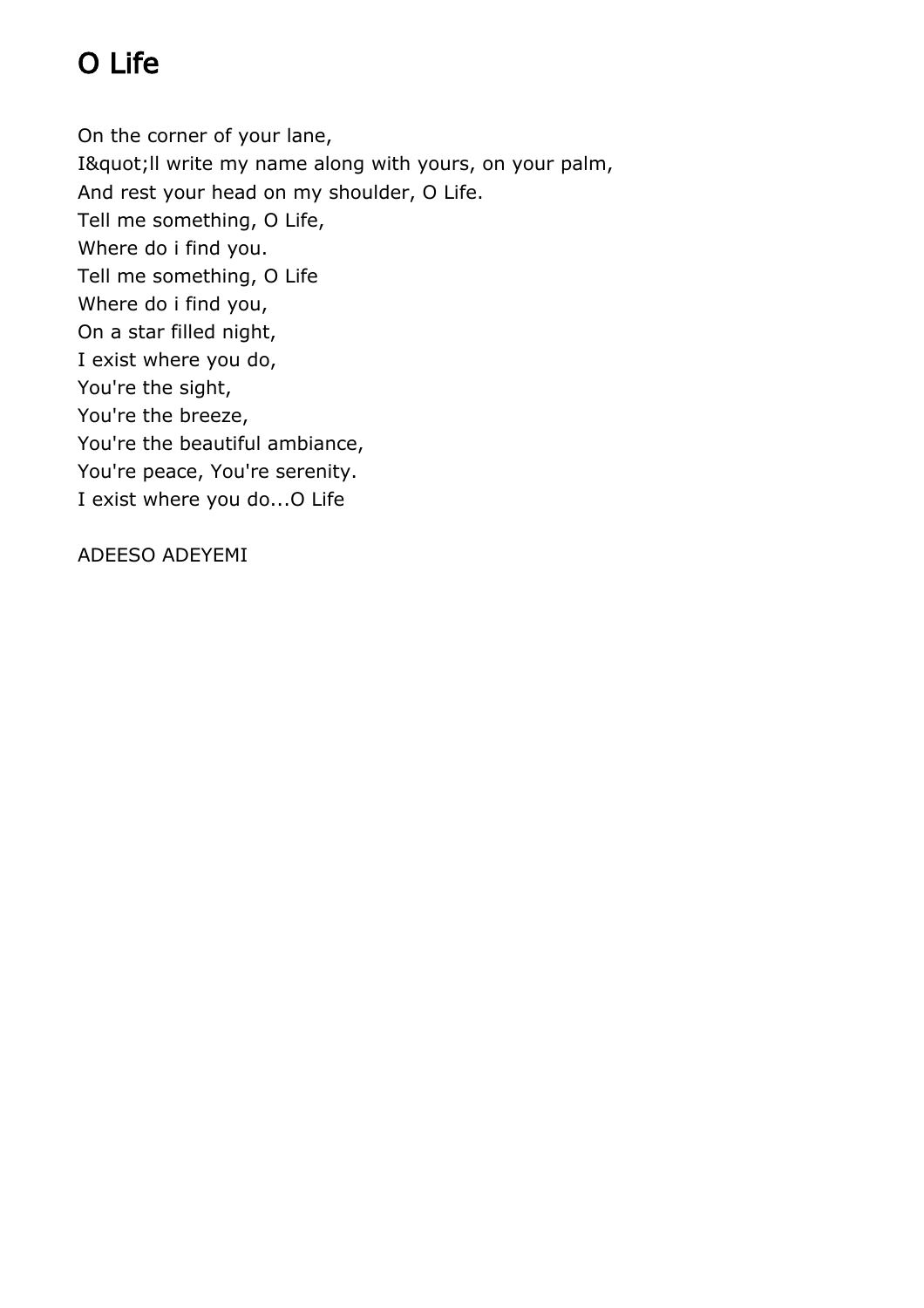# I Celebrate Myself

I celebrate myself, and sing myself a song. A song i want to sing, and dance i want to dance. My body, every atom of my blood, form'd from the soil rejoices.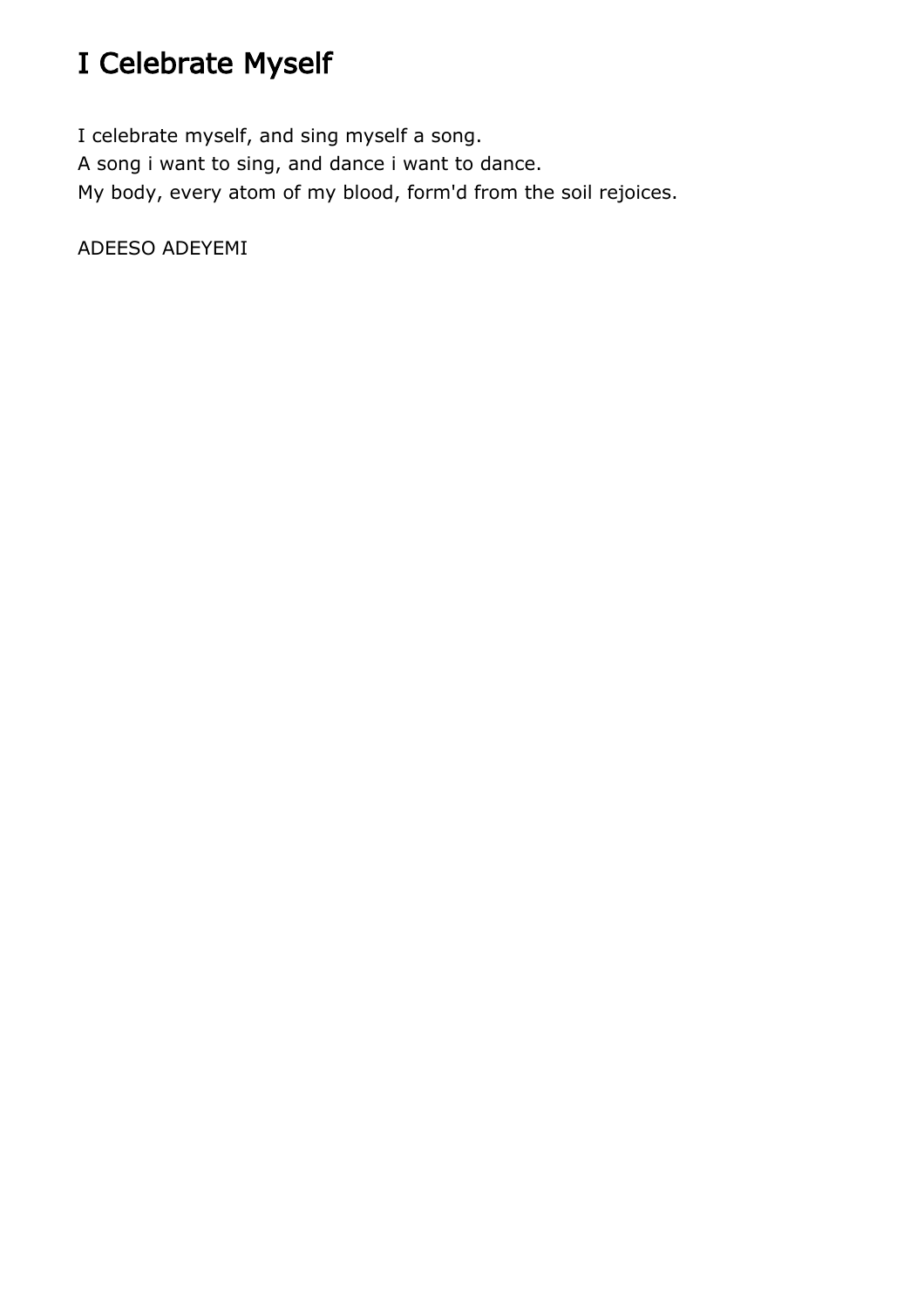#### Bapa

When the seed fell deep in death,

The great bear fell and the canis major collapsed.

The tender shoot pushed hard through the rock.

The wave roar, the wind blew and the thunder struck..

Oh! what a tale to be told.

Lost is your voice, never to be heard among the living.

Now a whisper in the land of the shadow.

A tribute to my father ADEESO OYEDELE..May your gentlesoul rest in perfect peace BAPA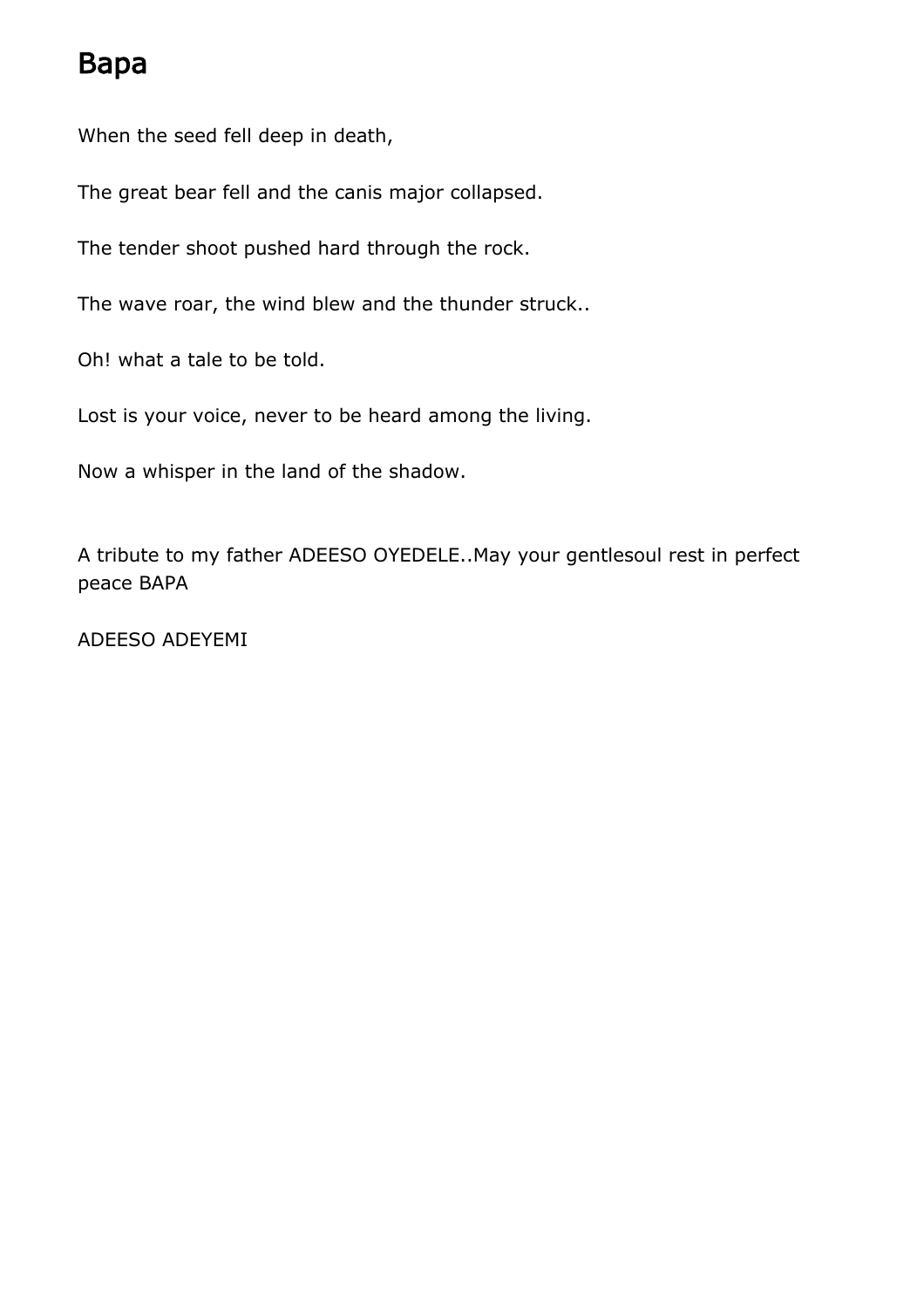### Sister Like No Other

I wish everyone should have a sister,

Just the way i do.

I cant just forget when we are little.

Being the only boy in the family,

Looked so boring to me,

No one to play my ball with.

I remembered i do forced you to play the ball with me most of the time.

Whenever i hit you so hard with the ball and you started crying,

I always pet you, telling you that am making you so strong and that you will know how to play very well.

Having you is not just a trend,

You have been my best friend.

I cant forget the day you are beaten by a boy in our primary school day.

You coming to tell me and i know i have to defend you.

Seeing that boy, i dont want to disappoint you because i cant beat the boy and i have to defend you.

I proved myself by receiving part of the beaten also.

We go through life together as a team, supporting and looking after each other.

You always see through my heart like no one does,

and you understand me better.

Those quarrels we always have is to show you how much i do care and i want the best for you.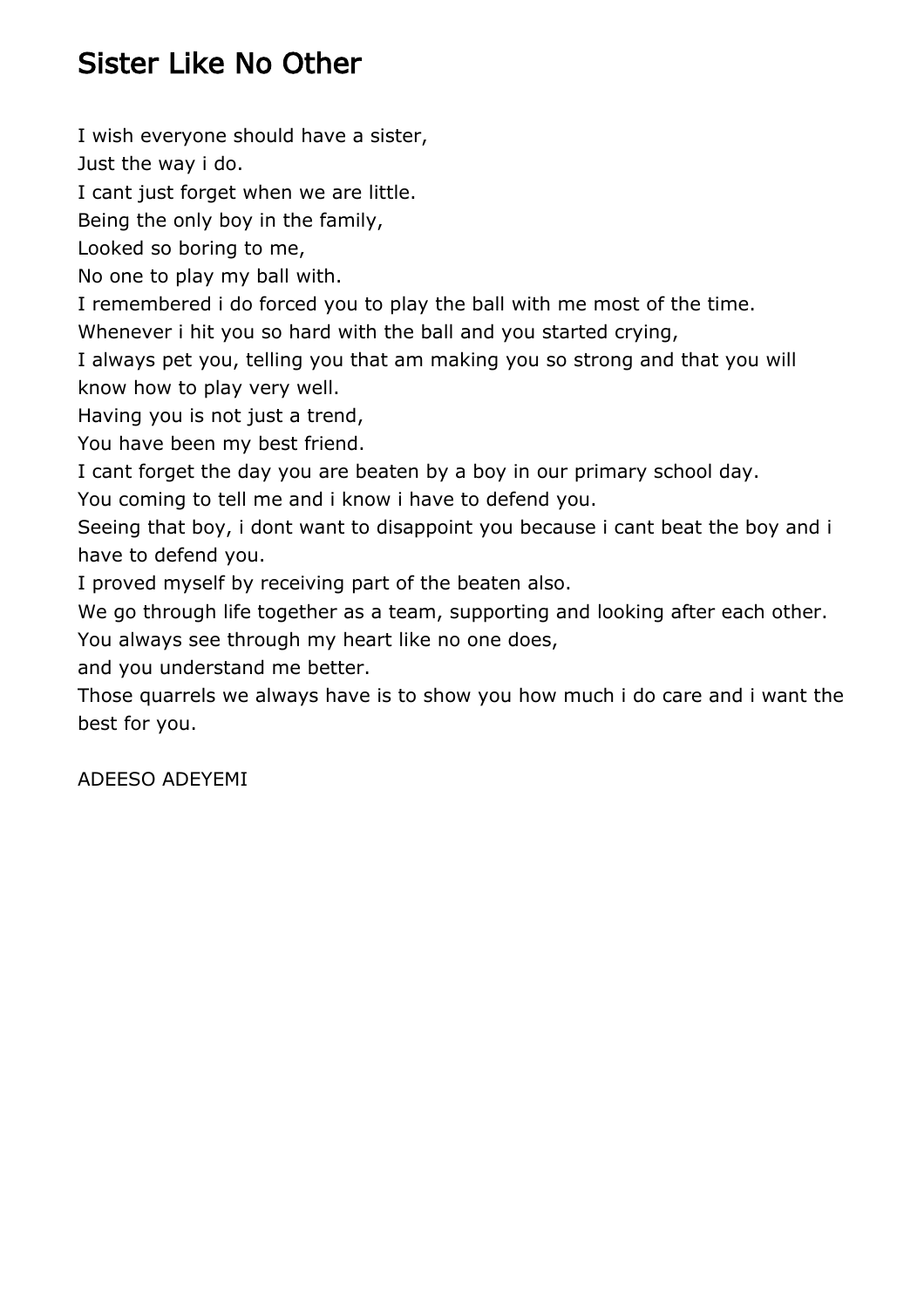#### Love

The only thing that gives joy is not money, It is not your fame nor your accomplishment. It is not your greatness nor your success. It is not your work nor your duty. Neither your friend can give you nor your family. It is not your finance nor your wealth. It is not your houses nor your cars. The only thing that gives joy is an emotion we cant control, one that overwhelms logic and common sense....LOVE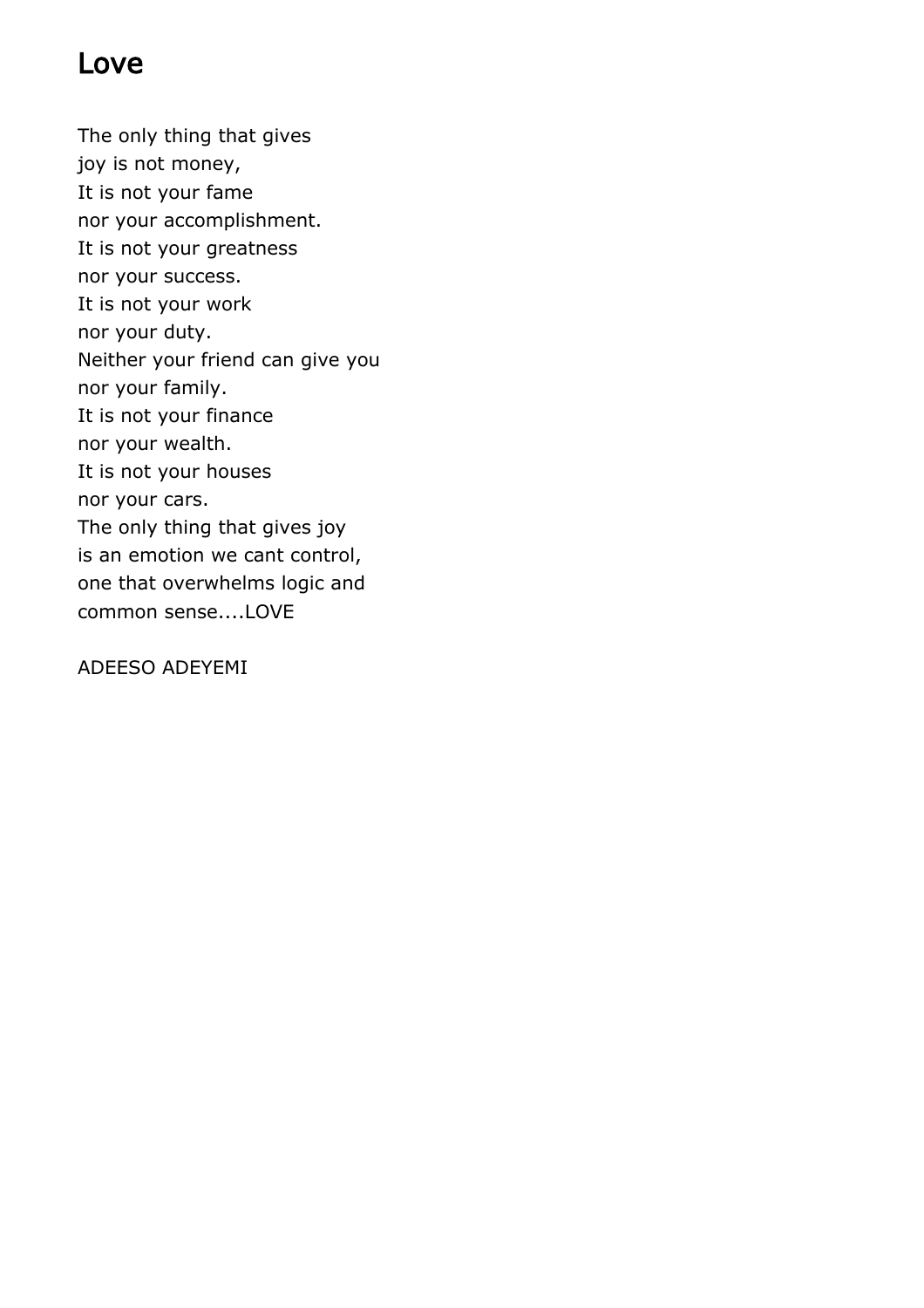#### Am A Black Man

Throw a bannana at me, i will eat. Call me a niggas, i will answer. Am of Negroes blood, The blood flows in my vein. I dont care what you call me. Am a black man. I am proud to be a black man. You make a shit hole comment, And i will tell you of your ignorance. Did moron like you know what it mean to have the dark skin. No other race can explain the endurance of a black man. Call me all sorts of names, I dont care what name you call me. Am proud to be a black man.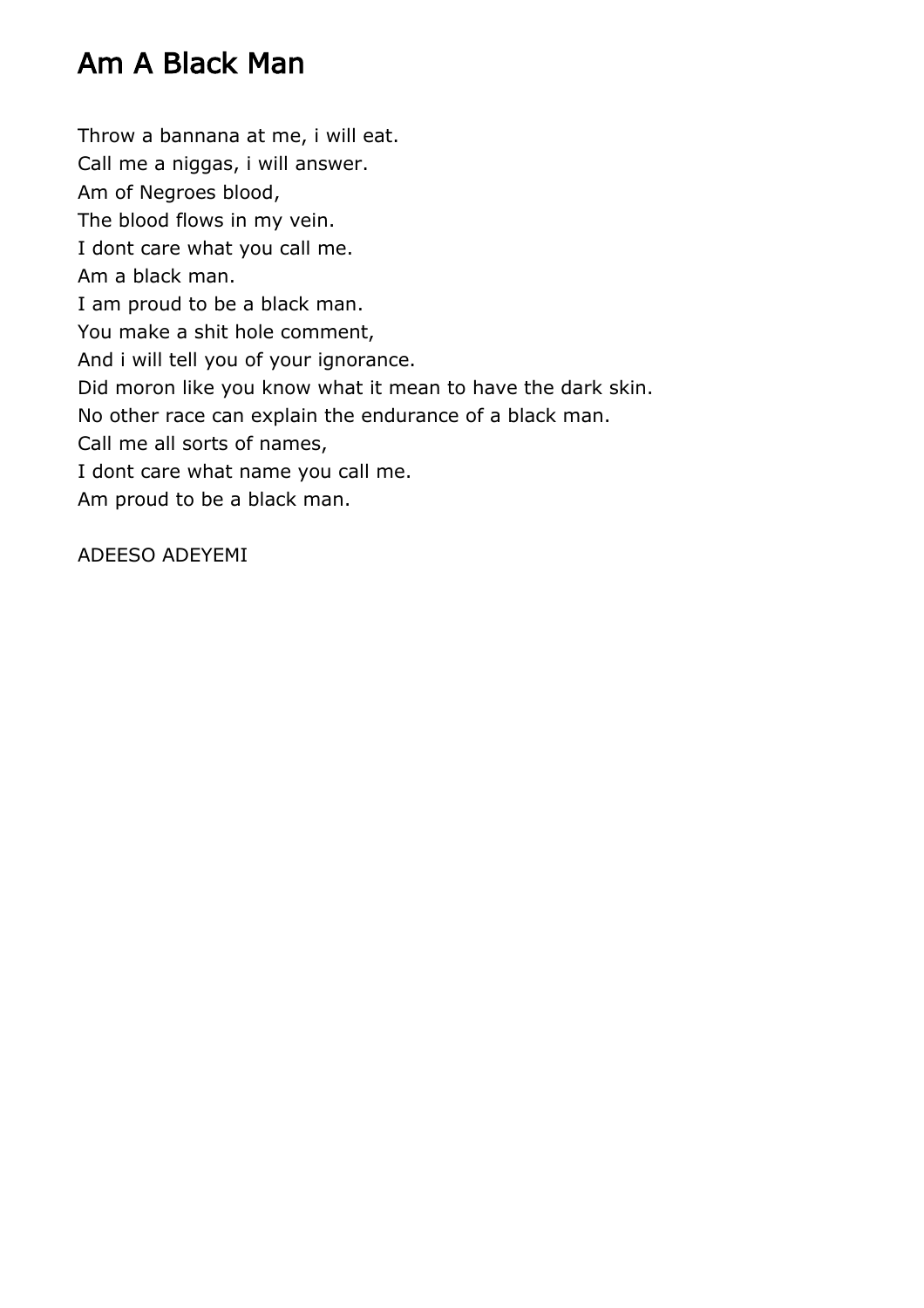# Amy(Beloved)

When I look at you, I see beauty and grace. Heart whose love is innocent. Face that bloomed like a sweet flower, And smile that lights up every room. Eyes like that of an ocean wave. She walks in beauty, like the night of cloudless climes and starry skies. This is your birth, daughter of grace.(Amarachi)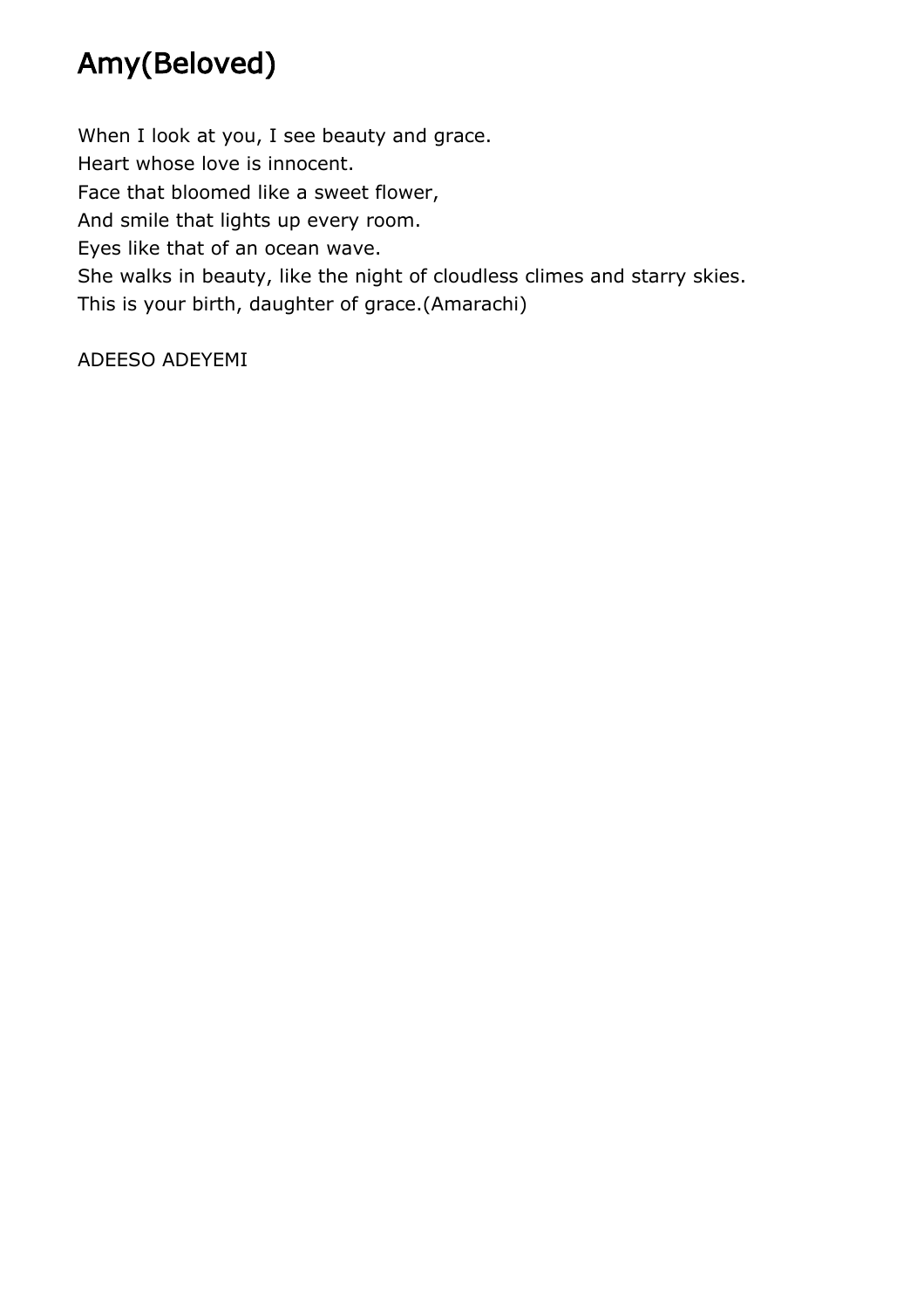#### Who Am I?

If i am a philosopher, I would have been Aristotle or Pluto. If i am an inventor, I would have been fairer than Faraday. If i am an astronomer, I would have emulate Armstrong. Who am I? Am a shaper of thought, A dreamer, an Inspirer, A lover of word.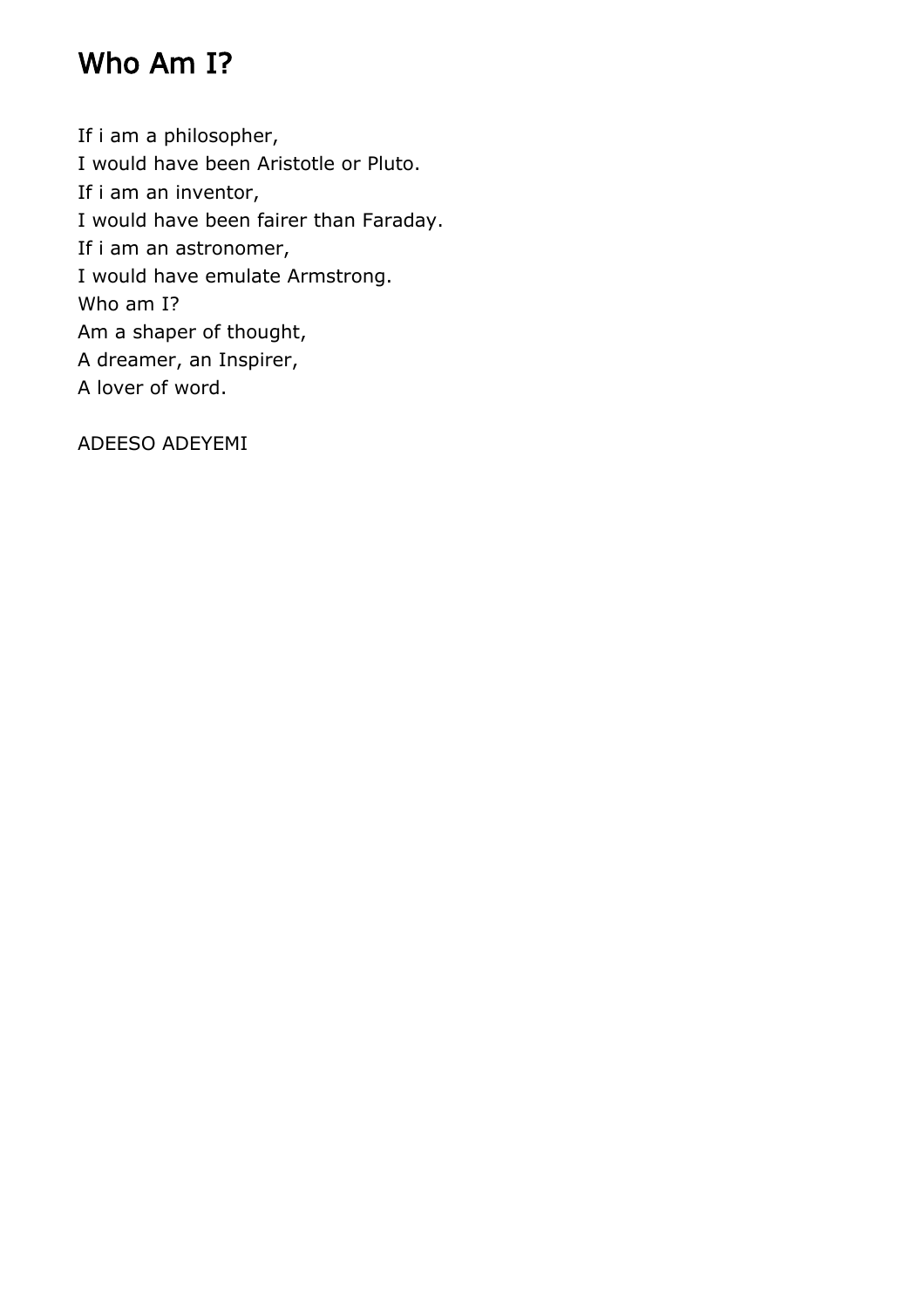#### Journey Of Flower

Beauty in nature The world of the flower The world blooming in glory Stem's cry of beauty. Flower bloom so succulent. In silence it falls away, Fall as light as feathers, Smelling sweet.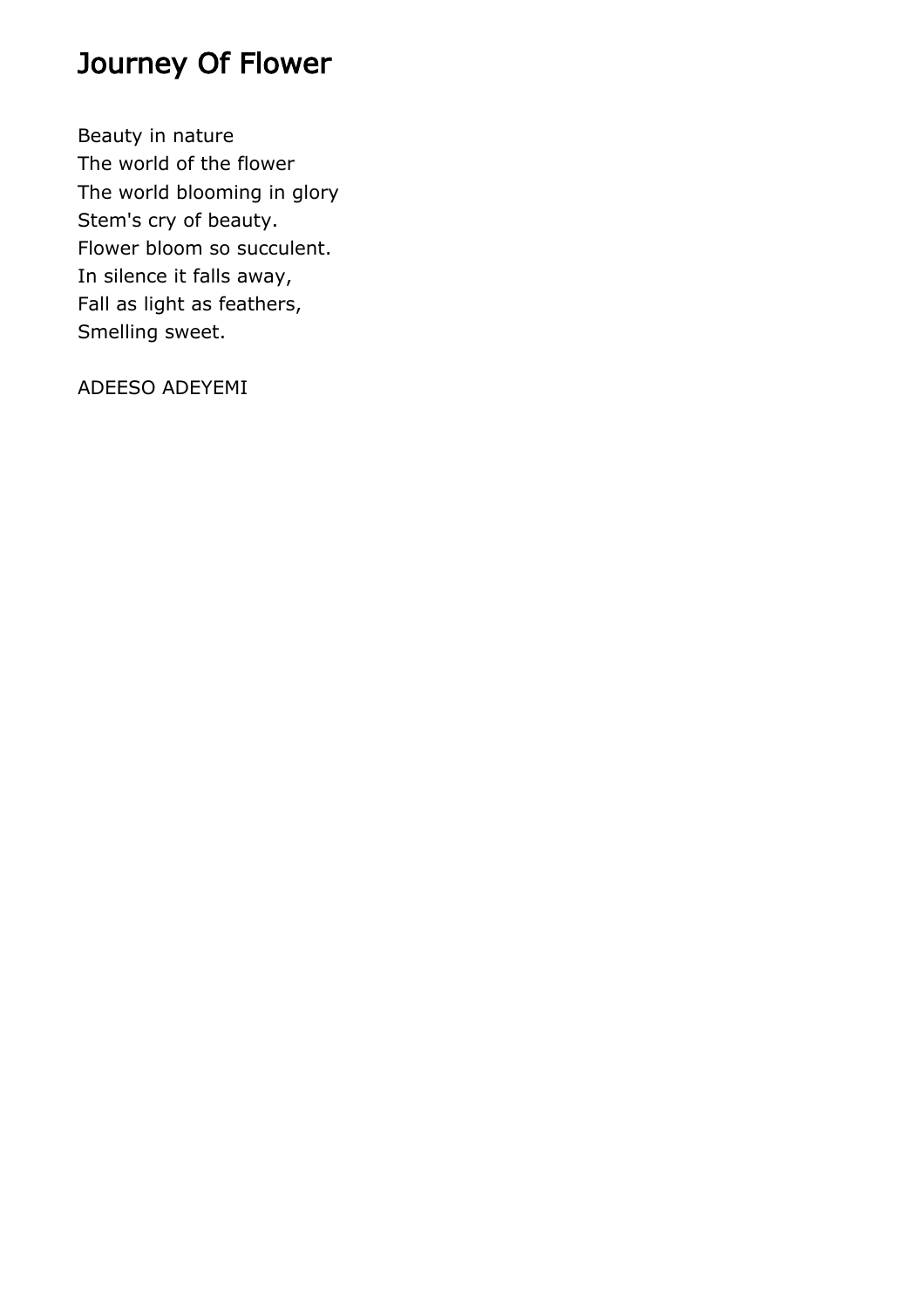#### Falling Sky

The stronghold of heaven is broken, The sun and the moon darkened, The stars withdrawn their shining, The day cometh, burn as an oven, The sky has falling.

Dried bones amidst from the dust, The judgment day has come, Run, for the chain of heaven has broken, The mirth of the land is gone, The destruction of man has come.

I saw all the birds flying in midair, Gathering for the great supper, The power of heaven is open, The sky above grew dark, And the trumpet is blown.

I saw the heaven burn, the boiling sea, And a tremble in the ground, Suddenly a blinding light took everything, From the wind and heat, Everyone was running, the land is in chaos.

The gate of heaven was open, The stairs of heaven is release to earth, The throne is set, and the nations appear for the judgment, Let the whole voice be quite, The time has come.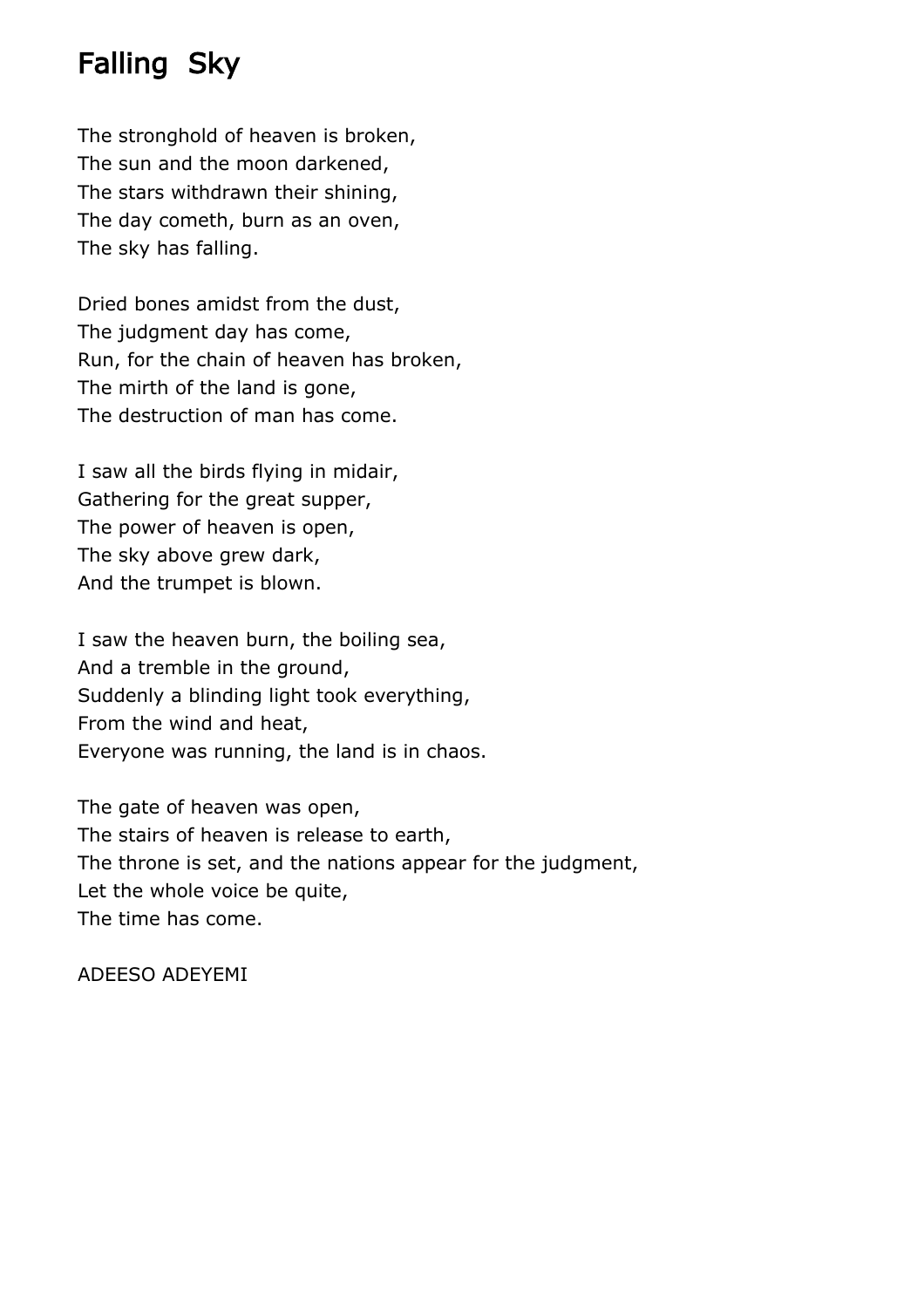#### Falling Star

When you see the star falling, It is time to make a wish, Stars are God's gift to beauty, To shine in my darkened night, And helping me see a little light

My sparkling star still hung, My life has cause to shine, I am the son of the cosmos, The ruler of the skies, I was born when nebula collapse.

I have made my path known, A path I have chosen to follow, I crumble, and collapse, But this is not my destruction, This is my birth.

Here wait I, On the world's rim, Stretching out hands, To get hold of my star, And make a wish.

Let me make my wish, All I need is little encouragement, To fulfill what's inside of me, Finding what is deep in my heart, And my falling star to twinkle my path.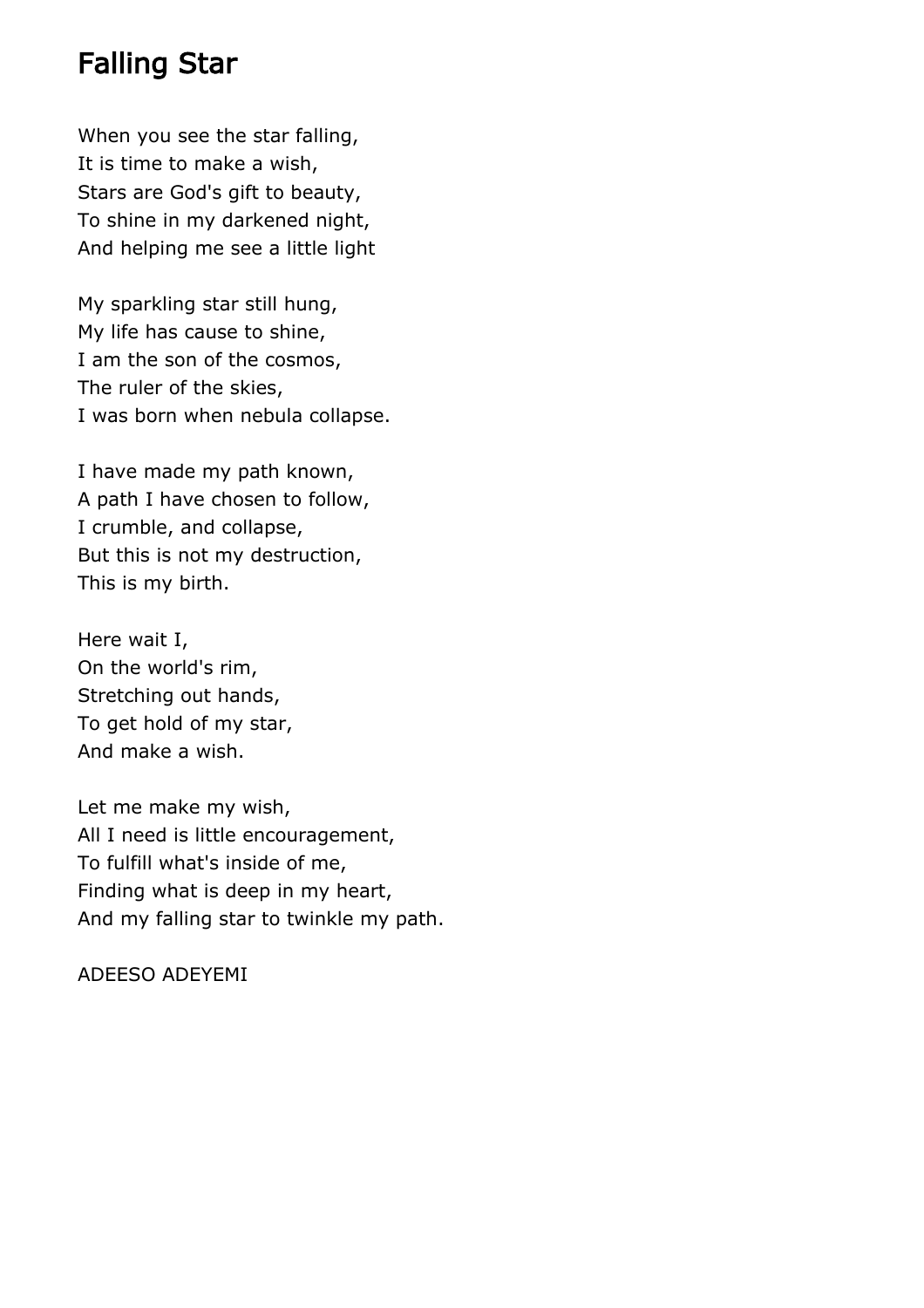#### I Died Twice

I hearkened not the voice of the saint. Repent! Repent! ! Repent! ! ! Like the voice of the roaring lion Sounding warning of danger around the corner.

My heart sadened with blame Even in furnace i feel so despair My heart is fill with worms to devour And flame of sulphur to quench the thirst.

The watchtowers shouted severally I heeded not, nor hearkened not Now surrounded with anguished and hopeless faces Faces, facing eternal judgement.

I remember my time on earth I was a mighty man on earth Money, fame and power bowed at my feet But with all these, i was emptied.

Clothed in my own immoralities Suddenly i heard the sound of a warning bell Waking up from my sleep I realise it is a warning dream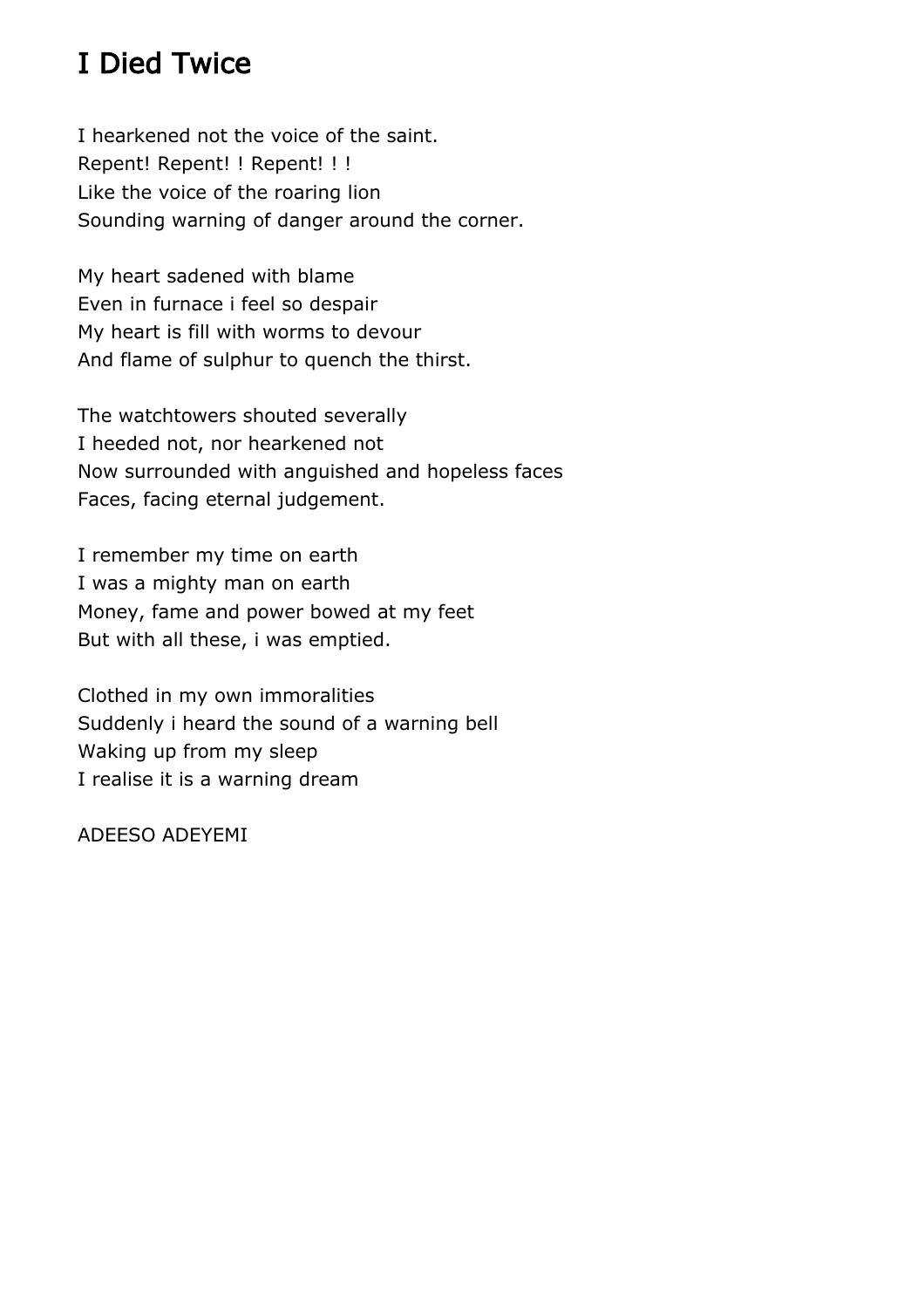## Morning

The sound of morning awake me with joy. It means a new day as begin. The beauty of the rising sun is incomparable, And the thirst of the dew is refreshing. The voice of the birds, singing to the mother nature. I refresh my soul with nature, The soothing of the fresh air, And my soul long for what the new day will bring.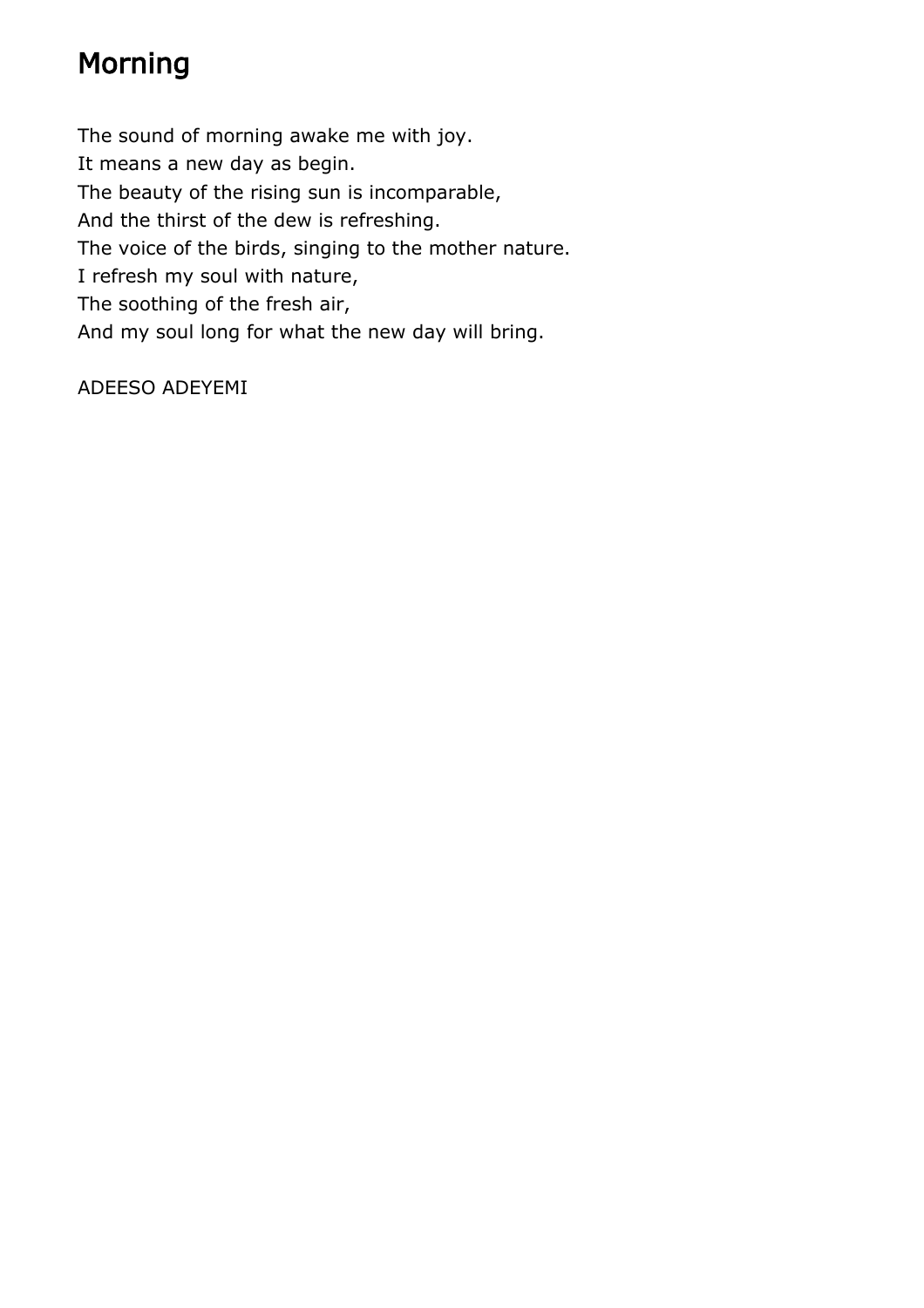# A Short Life

If this is a goodbye, then the journey is short. Am a sojourner, a stranger and wanderer. The little life I had lived is of no regret. Although, no monument has been dedicated to me. How I hope the journey is long? Who am I to ask? I think I have touched a soul, so my name will not be forgotten. I have loved, feel pain, joy, and happiness. I have lived a satisfactory life. This goodbye is not a goodbye. It is to say I have done my part.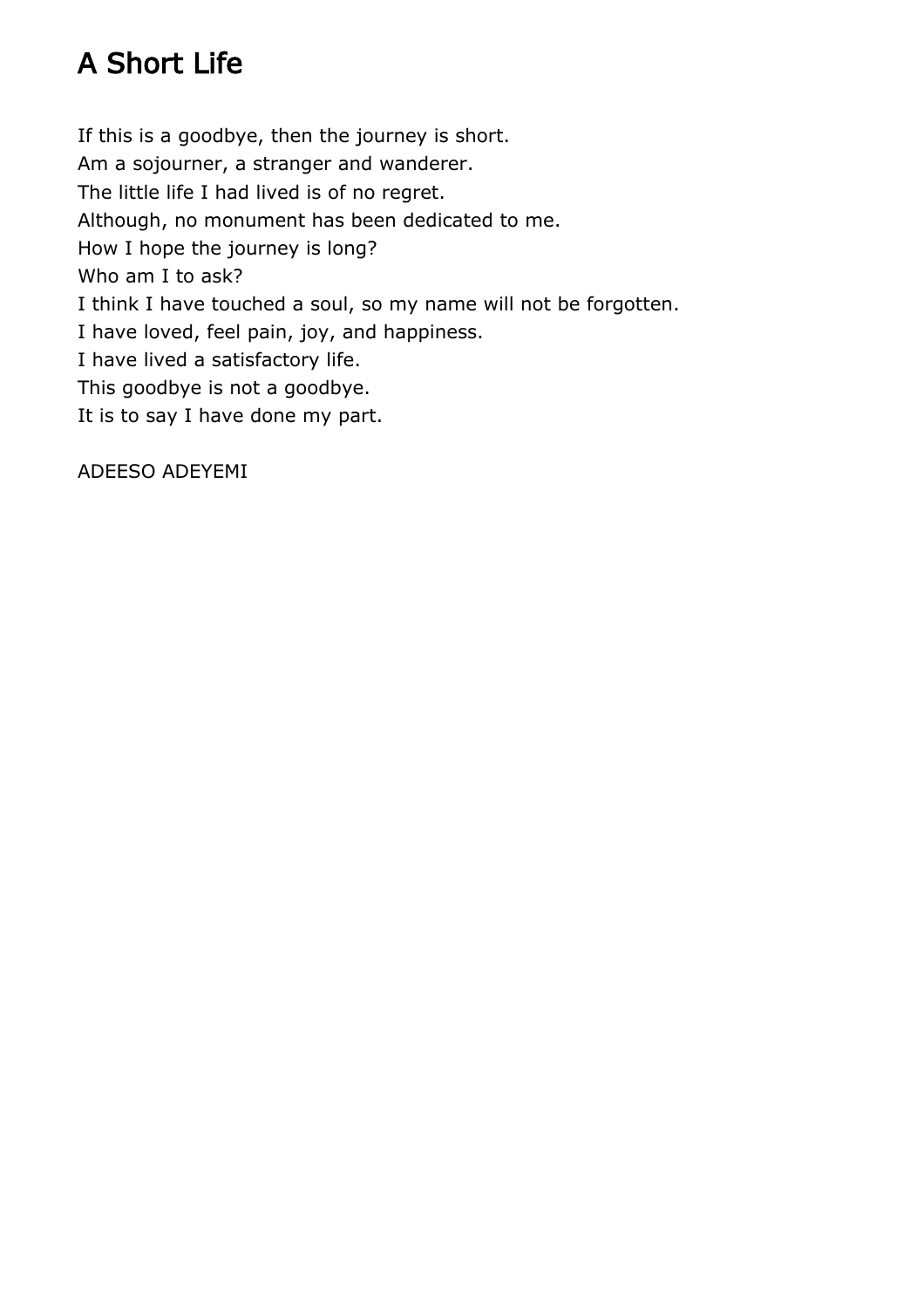#### Awake Thou My Soul

Why yer have thou go nought O my soul. Weary not, for thy hour has come. That time to rejoice in thy grace. kindred yourself from thy solely mood. Merit in thee work of thy Creator.

The land is given to thee to grace. The brook is for thee to refresh thy thirst. And thy honey to quench thine hunger. Rein thy mount like a spirited horse thy soul. Rejoice in thee work of thy Creator.

O thou my soul, thy hour has cometh. Away from sadness, flight from that sorrowful hour. The music the nature play is twas enough to awake thy mind. Merit in thee work of thy Creator. Rejoice in thee work of thy Creator.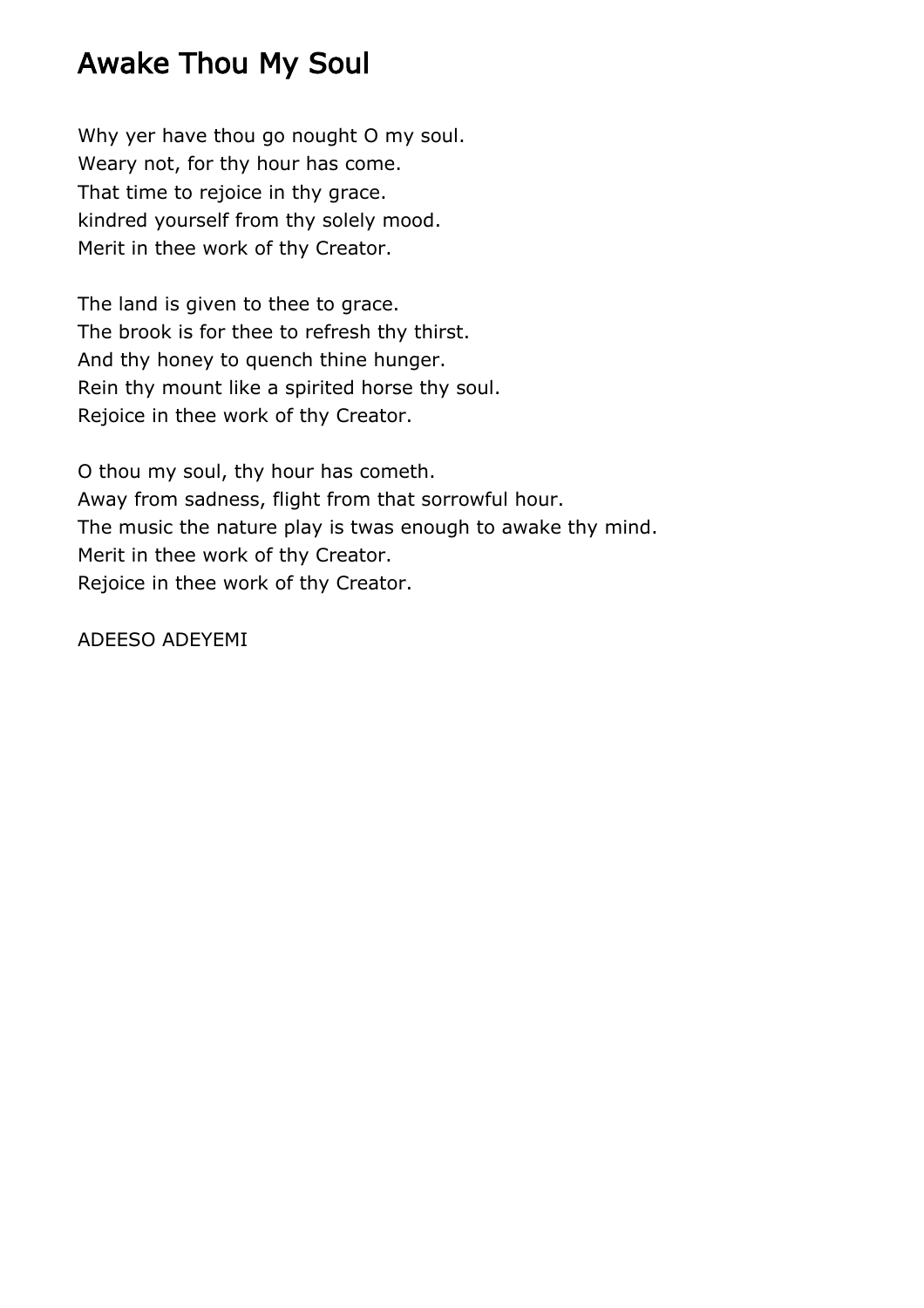#### You Arent A Loser

If you fail to plan, Then you plan to fail. The moment you fail to plan, That's the moment you makes way for failure, Failure doesn't makes you a loser, It's to tell you victory is around the corner. Failure is a life challenge, A challenge you must fight to win. Those who fail to battle with failure are so called losers, And those who takes up a gauntlet lay down by failure are the so called winners. In everything you do, make a plan. A plan clear the road for you to see where you are going. Nobody is born as a winner, But we are all born to win. In everything you do, make a plan and have the attribute of a winner.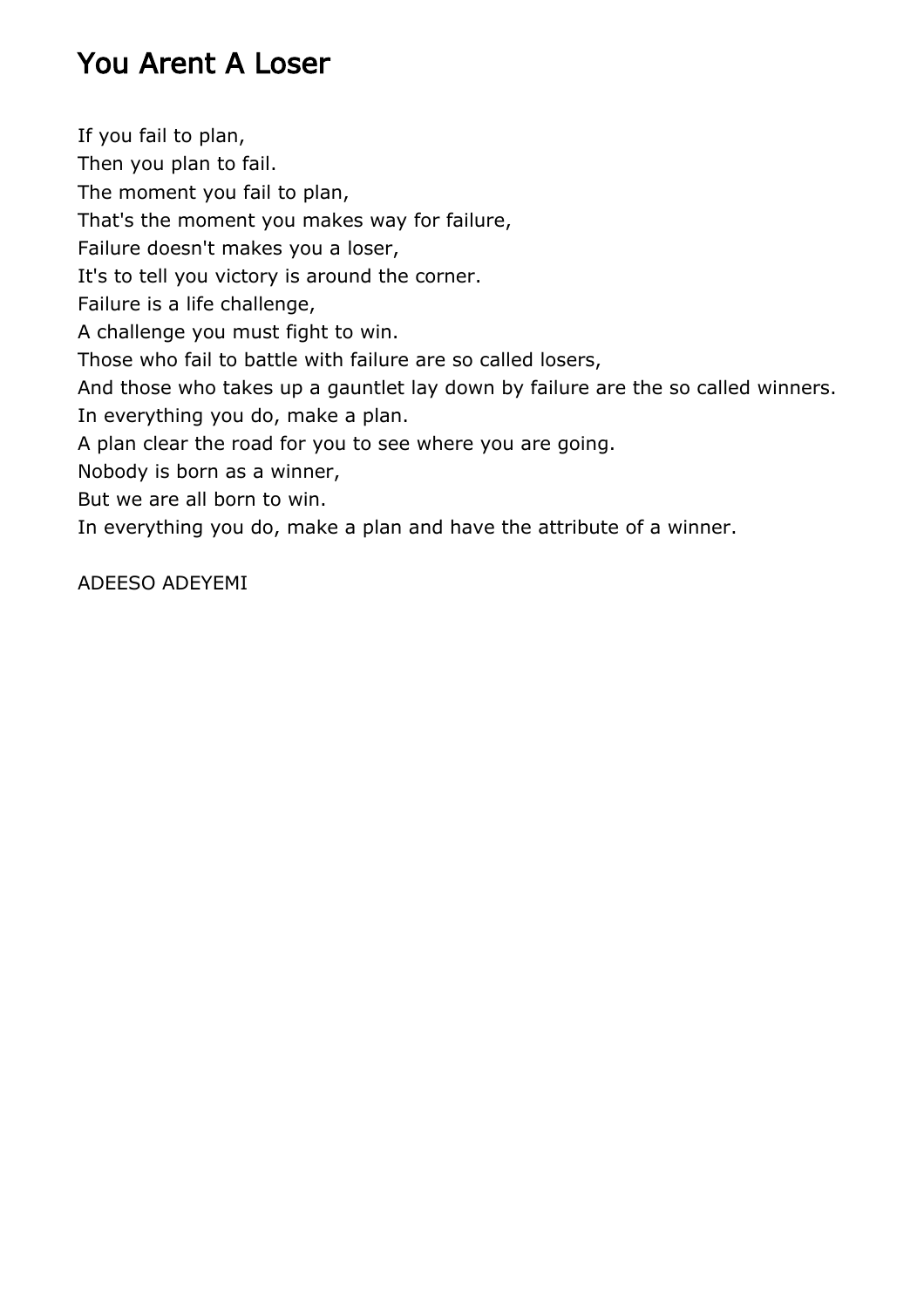#### Brothers Like Enemies.

Who are those that don't have a heart? They claimed whom they are not, And shamed their brothers to earn a fame, Only if you know what's in their heart, A wolf among the lambs. They reward with evil and forget yesterday, Even the lake of fire you passed through with them. They forget the good deed you showed them. Let their place be among the dirt bin, For their honor is lost in there shameless attitude. Remember when you seek the downfall of your brother, That evil that men did, do follows them around.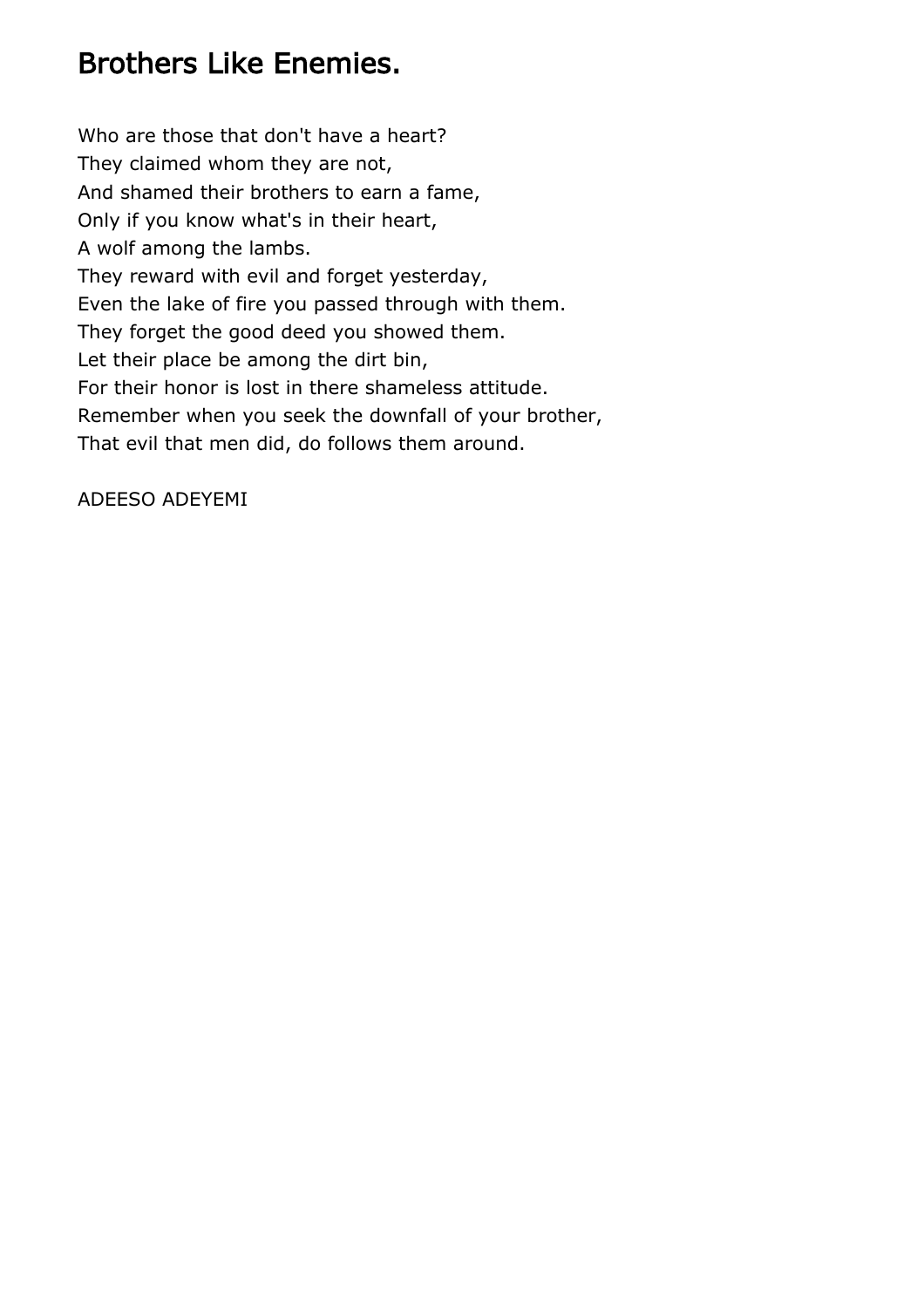#### Wisdom

oh! the house of gold, citadel of riches, gatekeeper of knowledge, yours is the garland to grace the head. Solomon build his house round you, you crowned him with the riches of the earth. you are the treasure pods both young and old seek. those who sees you are crown with glorious crown. your Creator bestowed you with both power and knowledge. where is your house? so I can make it my bosom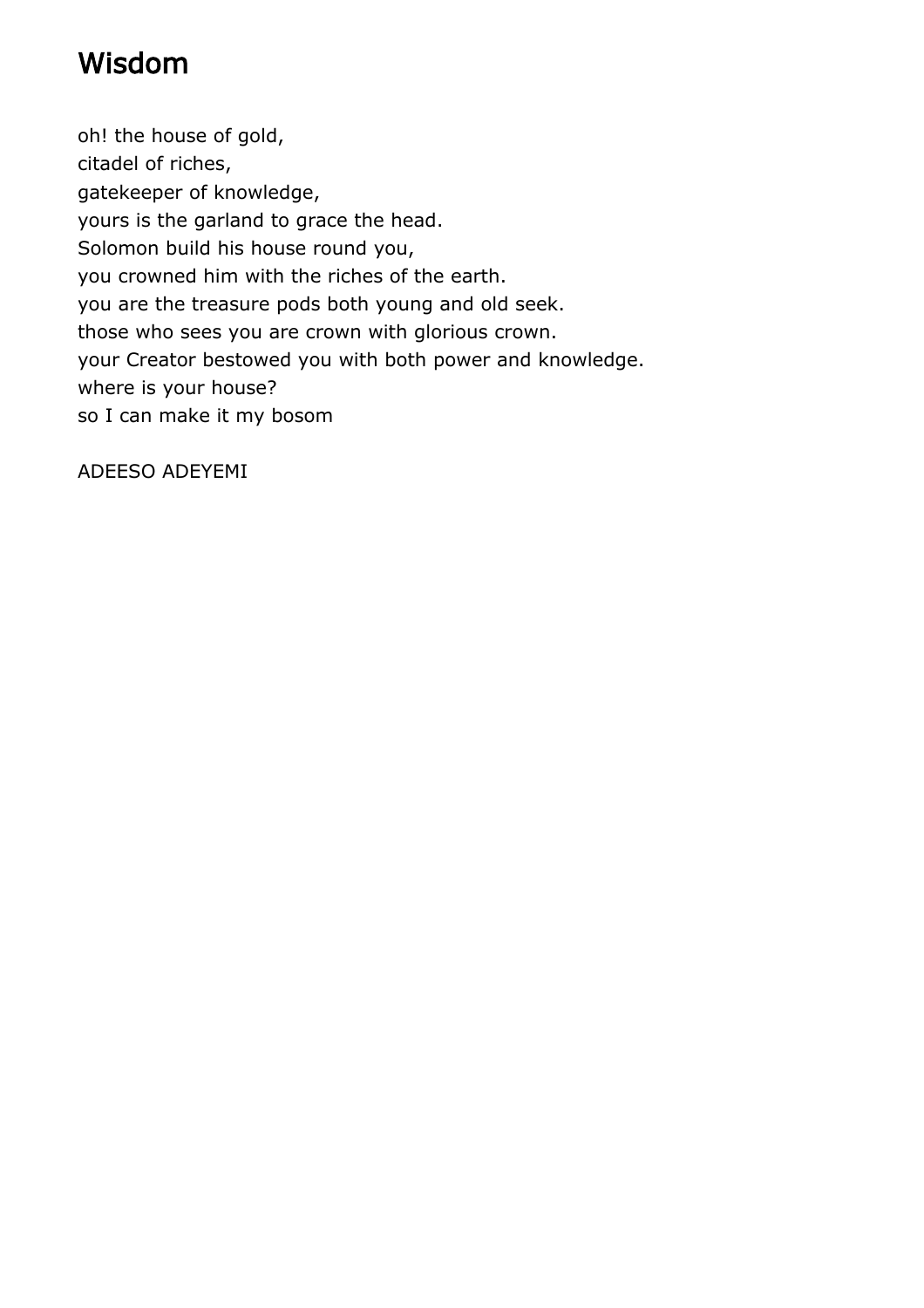### Manhood

A god in God's image. A king magnificent in his might and power. The sixth work of the creation. A symbol of power, strength, and bravery. Destined assigned by the Divine one, His maker. The sacificer, future builder, exemplar, The decision maker, patriarch, disciplinarian, The teacher, A working knowledge of weaponry, And preferably, rock-solid abs. Faced with tension evoked by the morrow. Scorched by heat, frozen by cold. The protector, provider, lion-like creature, bestowed with nine lives. Hail the king! Hail the king! !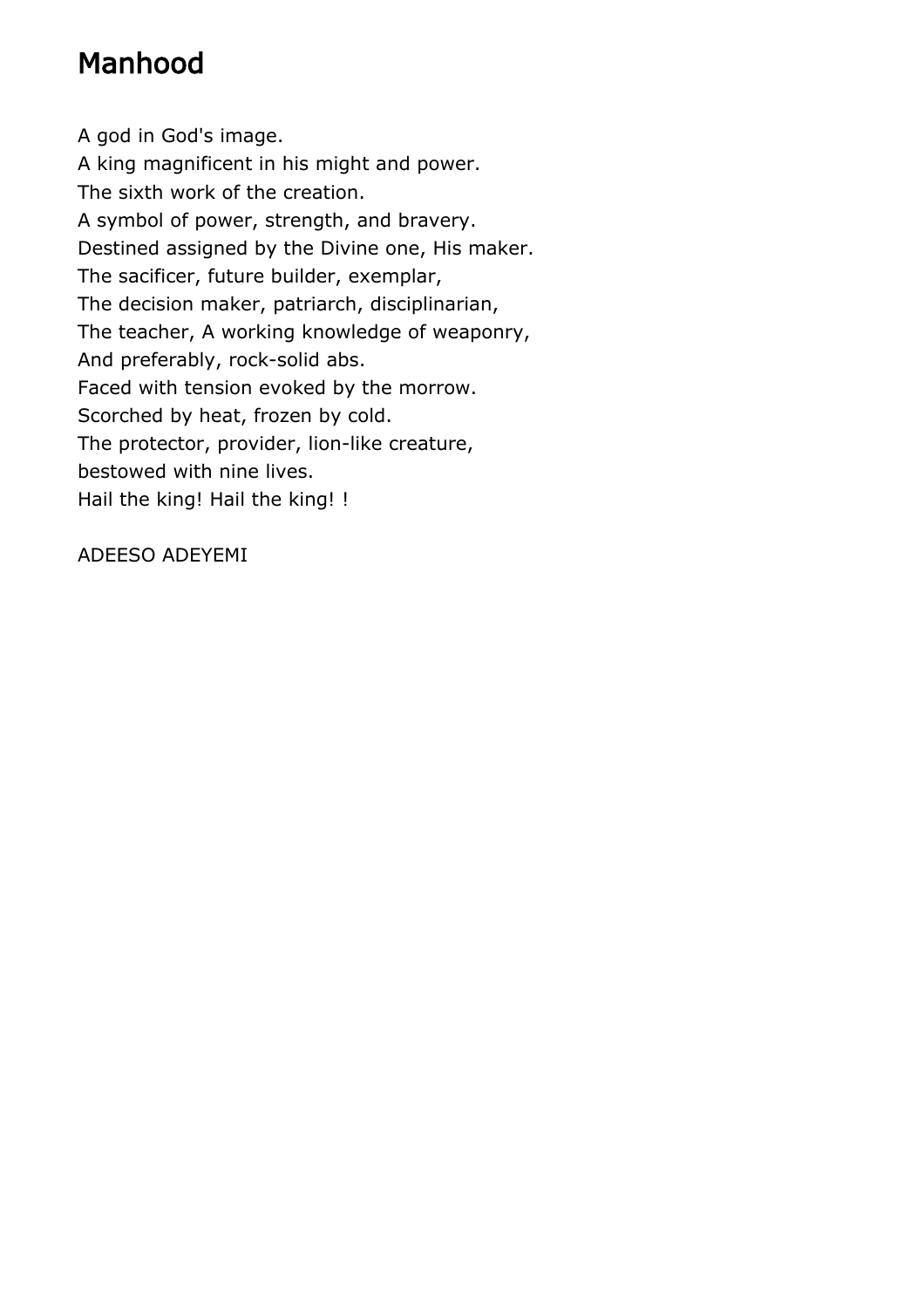#### Be Still Thou My Soul

Be still thou my soul, When thou walketh through the fiercest storm of life, Be still thou my soul. When the heat of life drench thy soul, Be still thou my soul. When the going get toughen, Be still thou my soul. When the road of life is full of hurdles, Be still thou my soul. In the middle of the darkness of life, Be still thou my soul. When fear makes thy soul overweary, Be still thou my soul. In the day of adversity, Be still thou my soul. Even in the shadow of death, Be still thou my soul. When all hope seem lost, Be still thou my soul.

NB: No matter what you passed through or what you are passing through right now, Lay everything on Jesus feet and let thy soul be still.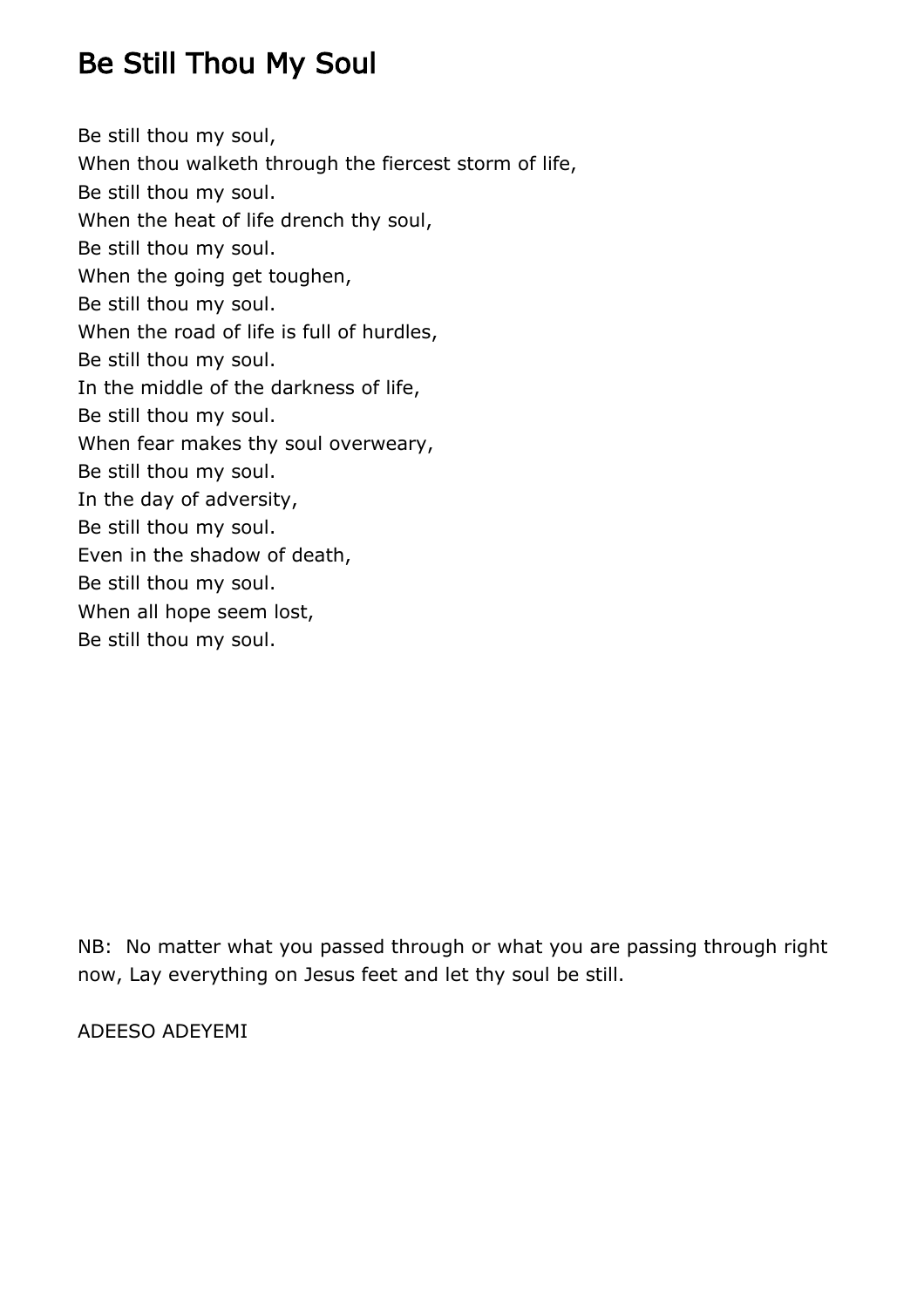#### Mother

No idol like mother. A mother is like precious gold, priceless beyond compare. She is like a precious gold. Who is like mother on earth? Maternal boggling when problems, The day realization was and nothing was. For the mother line surveillance requirement. Is it of the nine months of pregnancy, Or the pain inured during child birth. During the sick days, Mother is one running helter skelter. Mother, idol of war for our perspective life. Mother has no equal. Show me a blessed child and I will show you a praying mother.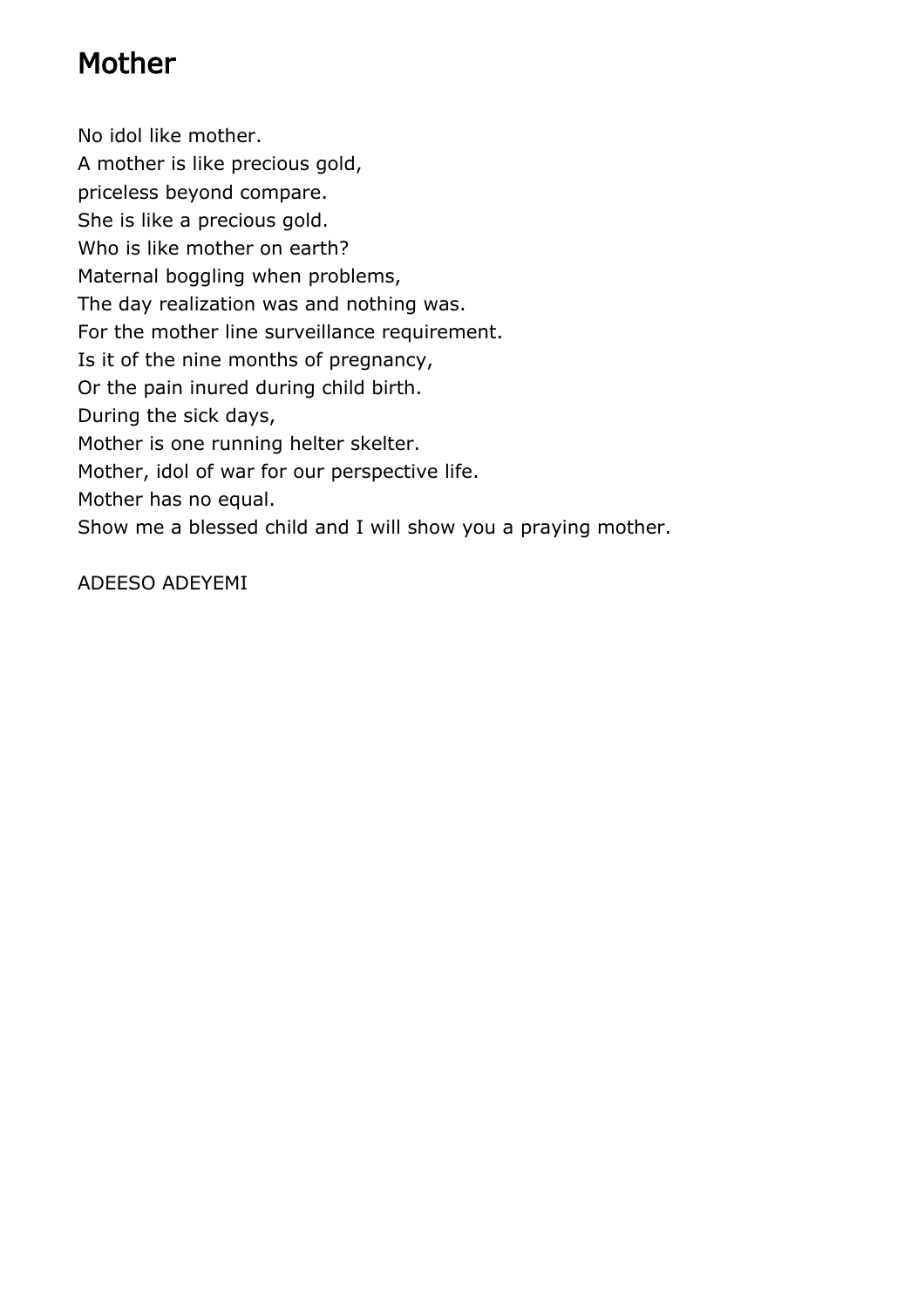## I'll Be Gone Far Away

The journey is long and I don't know when I'll be back.

No matter how the journey take me,

I will keep myself for you.

I will always be back for you.

The future is unclear and I don't know what its hold for us.

But I want you to stay with me.

You are the answer to every prayer I've offered.

You are a song, a dream, a whisper and my living poem.

Even it hurts to separate, but our souls are connected.

Maybe we've lived a thousand lives before this and forced apart for the same reasons,

And each time we've found each other.

When I look at you, I see you have grown stronger with every life you have lived.

And I know I have spent every life before this one coming back to you.

I will be so far away.

And I know we will see each other again,

And maybe the stars will have changed,

And our love for each other will stand forever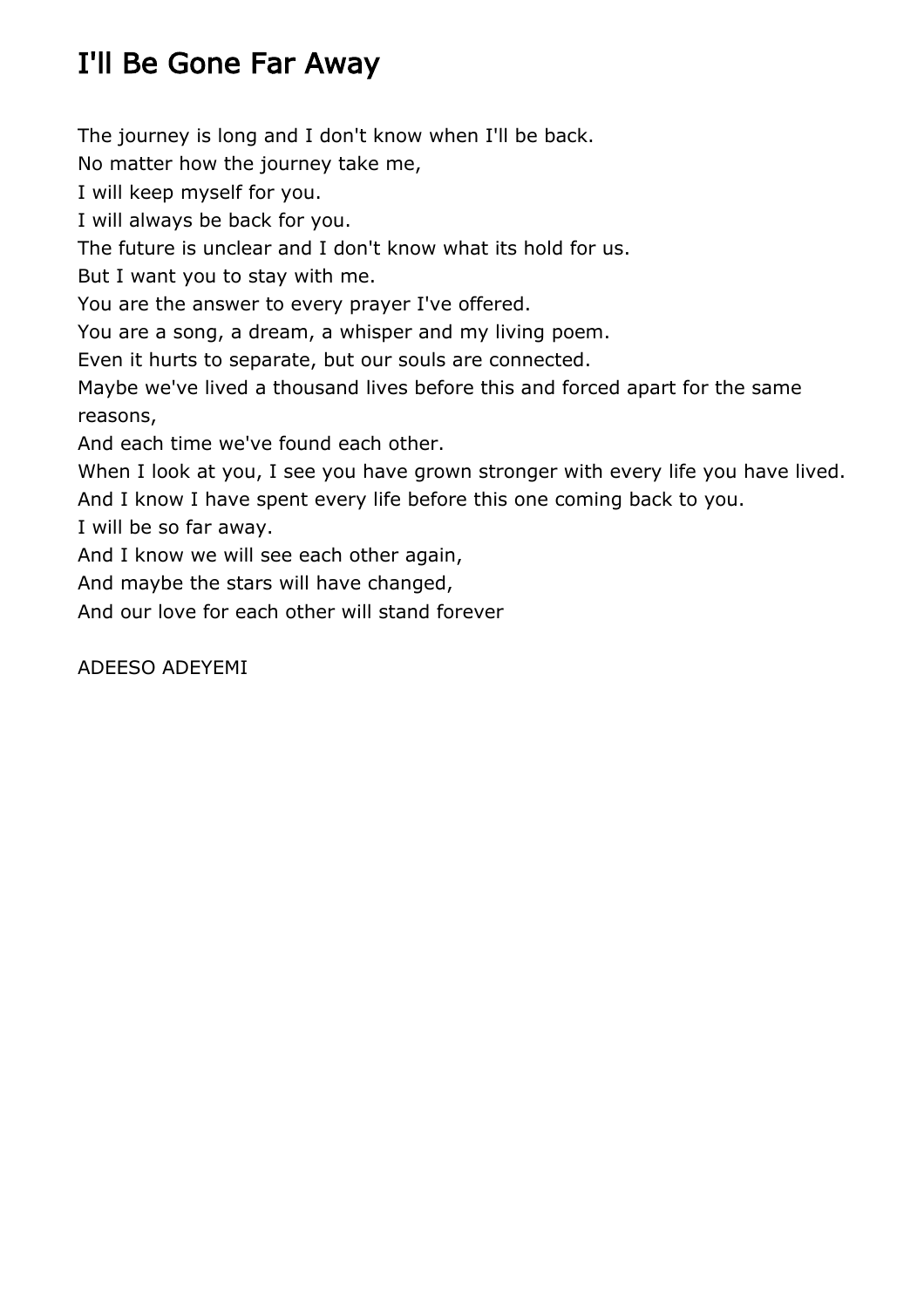#### Courage

In life, there are people that will hurt us and wrong us, but learn how to forgive and have a kindred heart.

In life, there are people that will disappoint us and leave us, but learn how to adjust and move on and let go.

In life there are obstacles on the way, but learn how to overcome for its meant to stir you up for greatness.

In life, there is failure that can make you fall and discourage, even if you fall learn how to stand and climb again.

In life there is sadness, learn how to put a smile on your face, even, if things don't turn out the way you want, but have a strong heart that all will be well.

Let your gentleness be known to all men.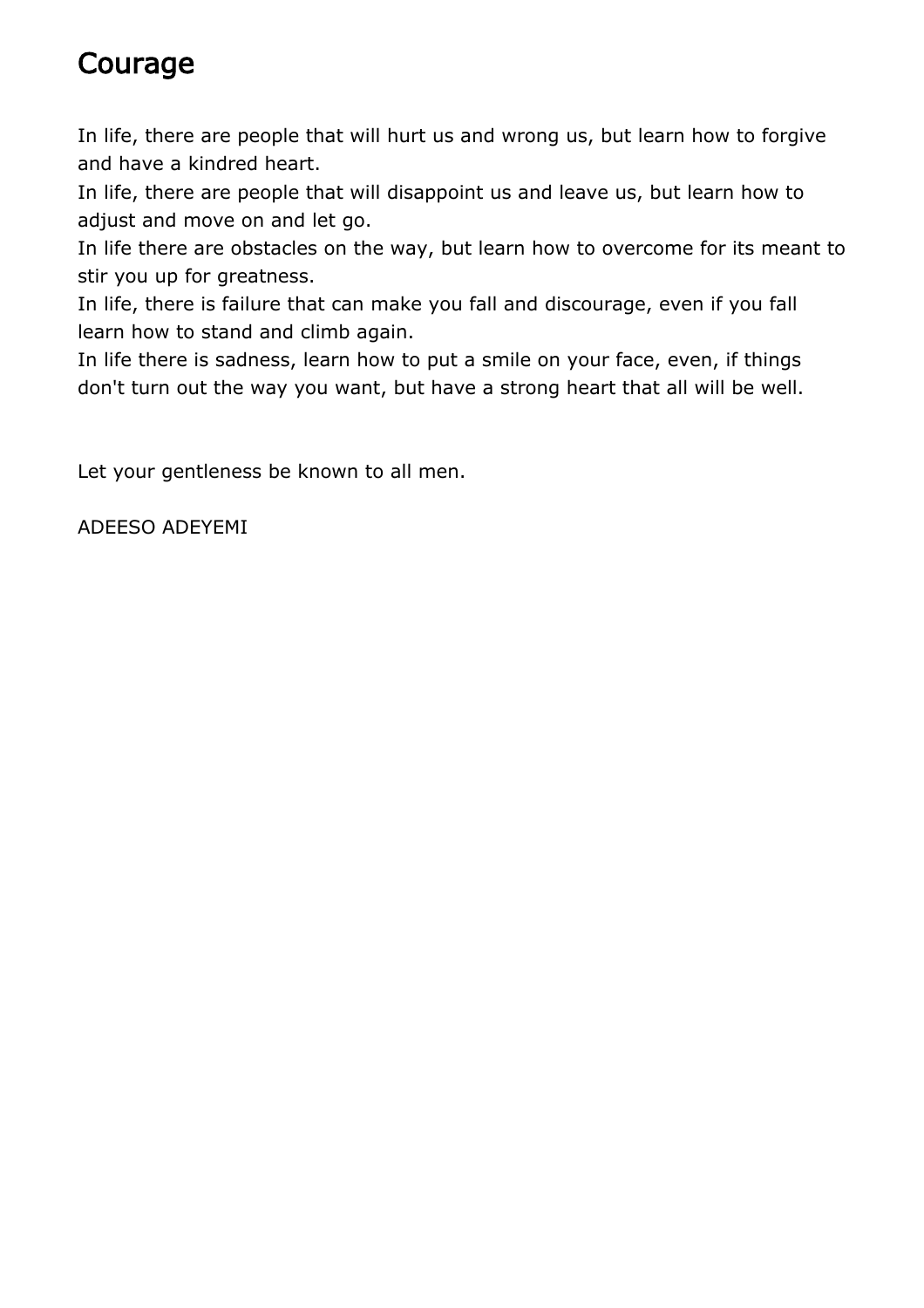#### The Soul Healer

Gentle like a dove, Eyes like that of an ocean. They are loners, secretive in their thoughts. They give much more than they take, They are the searchers and the dreamers of life. They unfold the secret of life. There place is among the natural things, Its God music, God gifts to them. Gifts to heal souls of others.

They project an aura of freshness and enthusiasm. They live in their world of imagination and fantansy. They are driven by their demons to spread misery. They share their perspective on the same boring world, But their perspective is a breath of fresh air. They gives away everything to follow the art. They stand in lightning storms all of their life. They are a lover of words, a shaper of thoughts.

Dedicated to all great poets who inspires the soul of mankind.They are the soul healer.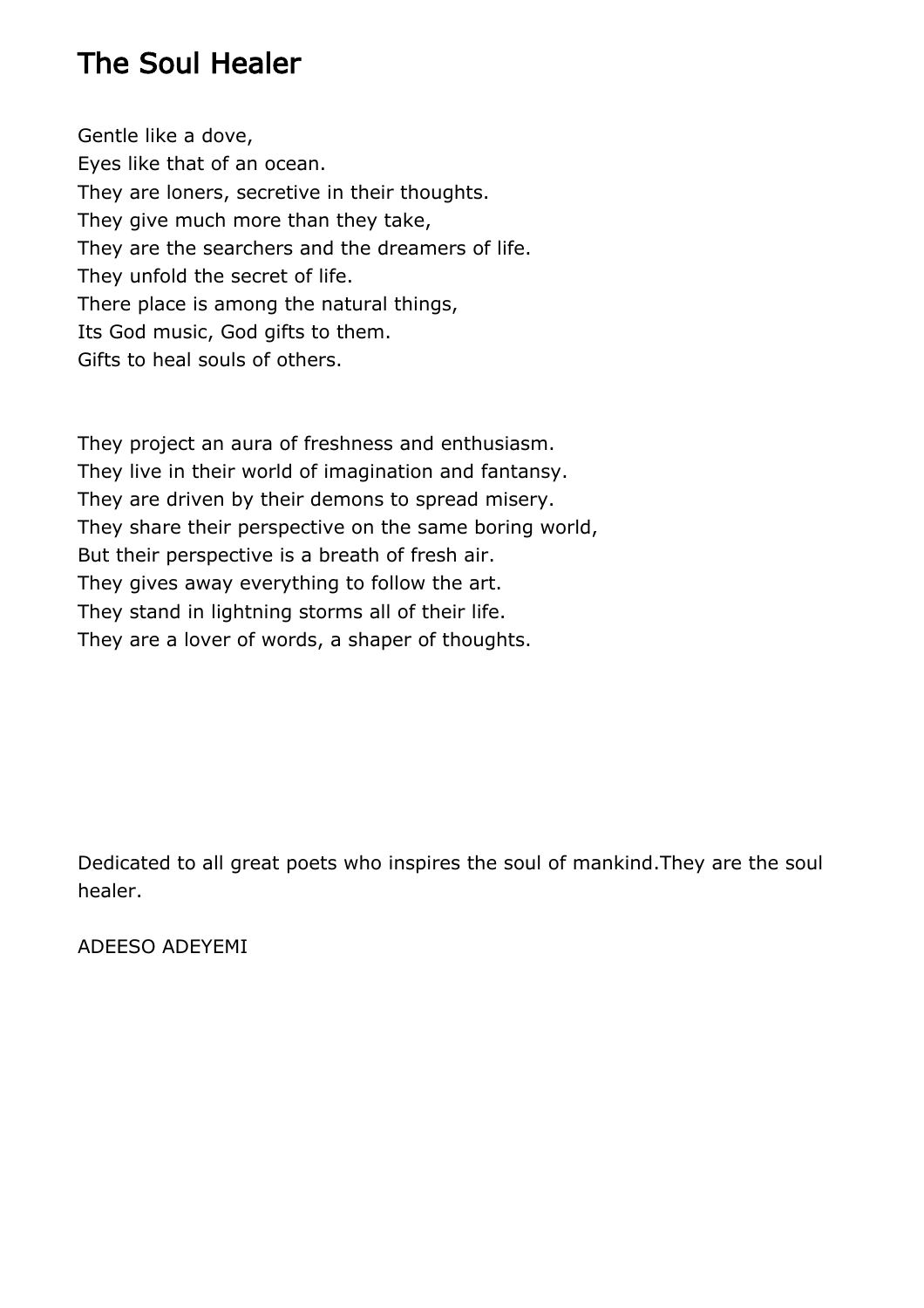#### Am A Soldier

Am a soldier I may be leaving 'cos soldier go, soldier come, but you are not forgotten, you are always on my mind I will never forget you.

Even if I fade away, that I walk in the cloud, your wind will always blow, so that I will not forget you, to carry me where I belong.

Even if I March on, through the battle field, I will always hold my gun to fire the wind, so your name can echo to my ear, so not to forget you.